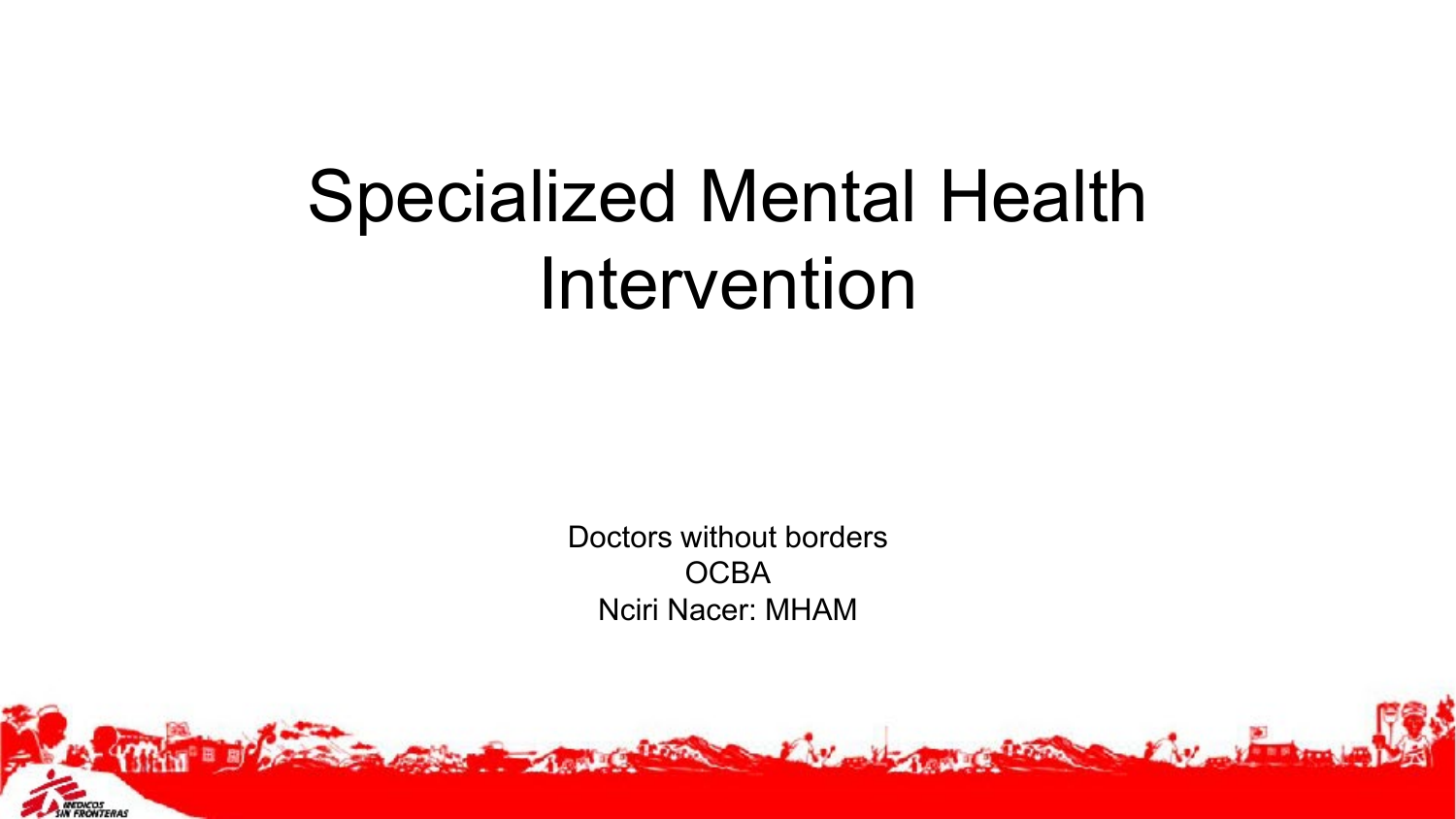

- Understand key elements of MHPSS in emergency
- Understand the specialized Mental Health Intervention
- Referral criteria
- Different strategies

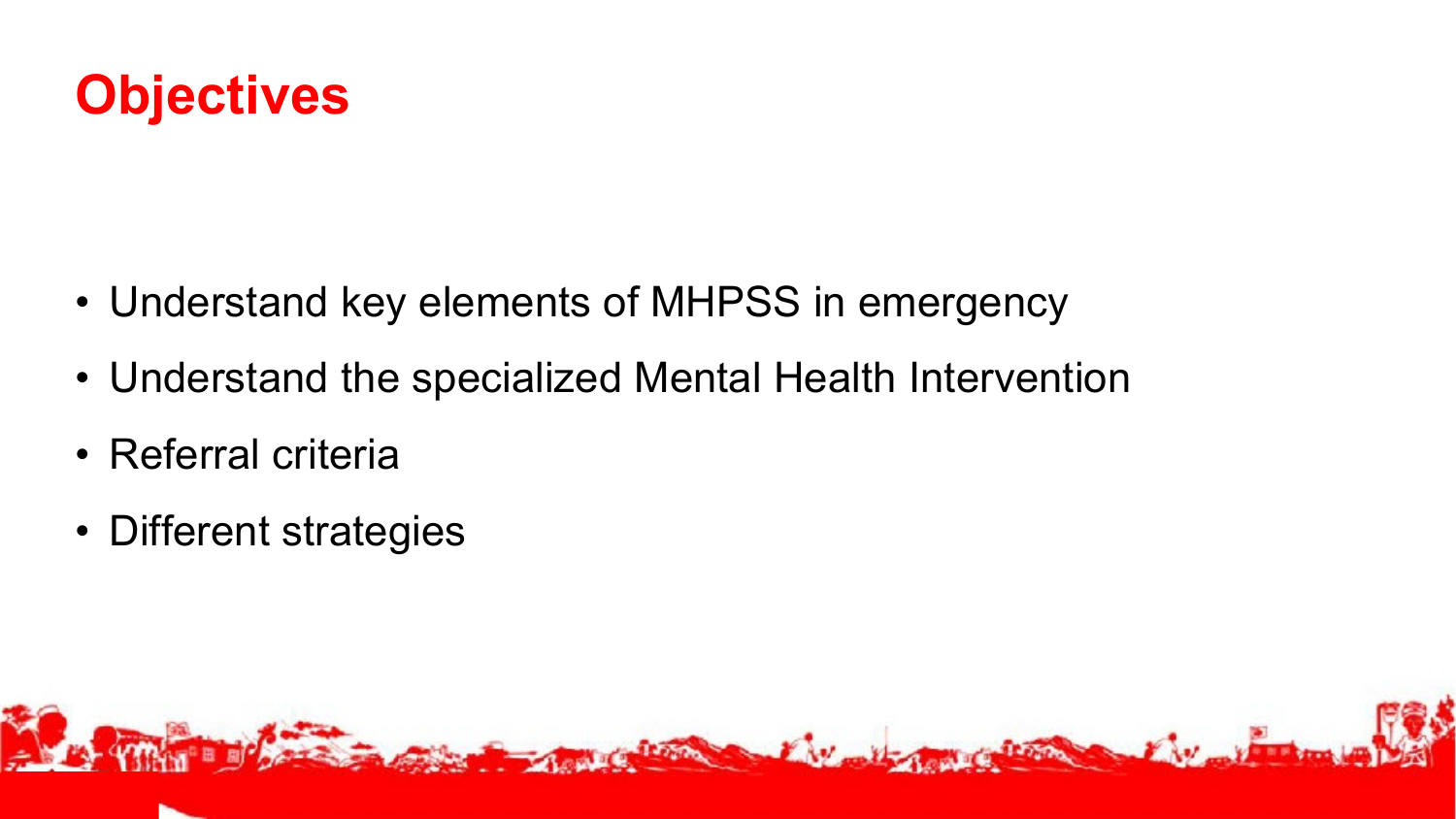## Introduction

- .Mental Health and Psychosocial Support (MHPSS) is necessary and relevant during emergencies and as an integrated component of medical care.
- According to context and assessed needs it is decided to implement either a minimum integrative package within medical activities or a comprehensive MHPSS package.
- $\Box$  Interventions will include a curative as well as preventative focus and combine a holistic approach of clinical care and communitybased activities.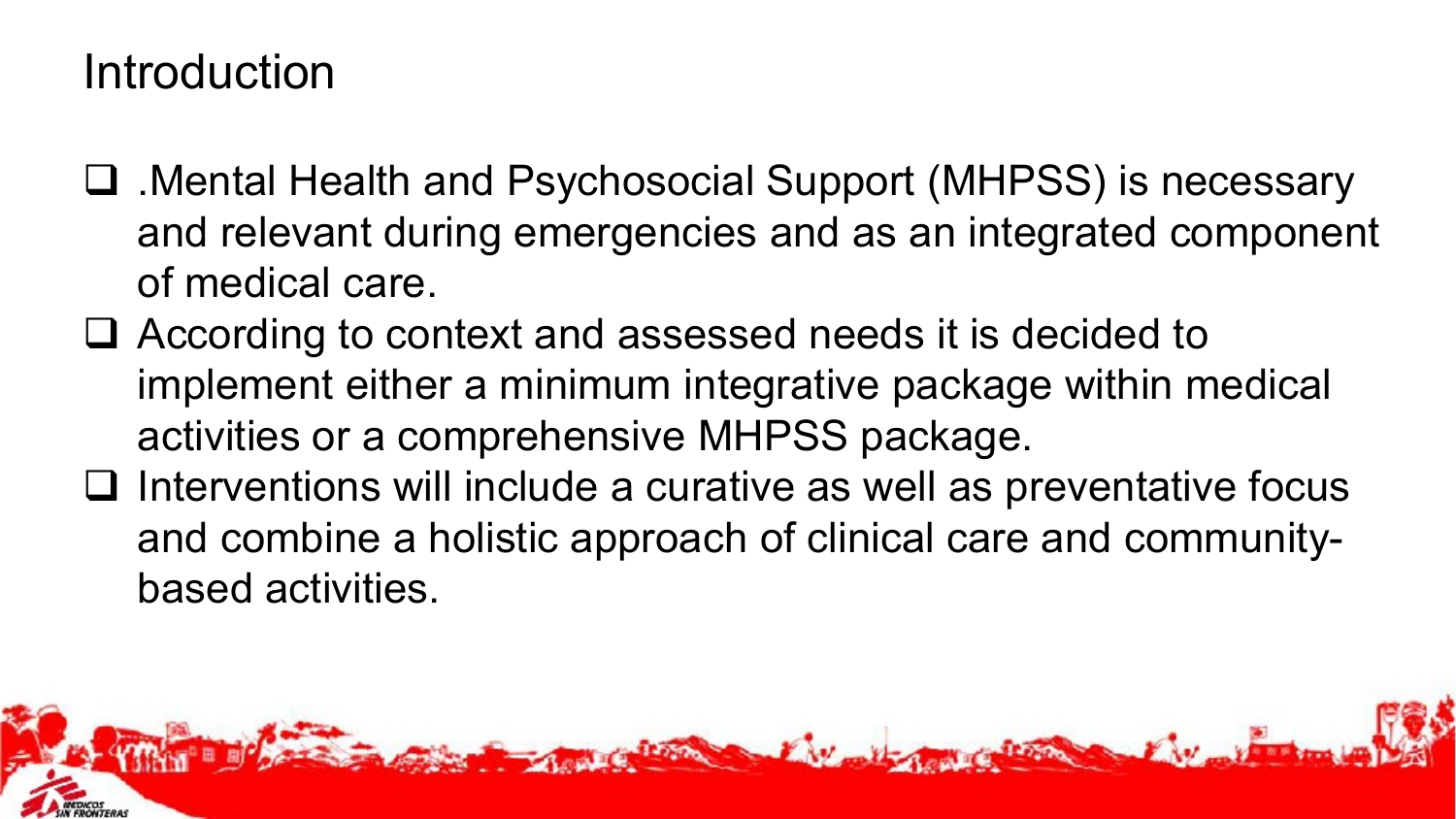## **Definition**

- The WHO definition of health states that
- "health is a state of complete physical, mental and social well-being and not merely the absence of disease or infirmity" .
- "state of well-being in which every individual realizes his or her own potential, can cope with the normal stresses of life, can work productively and fruitfully, and is able to make a contribution to her or his community" .

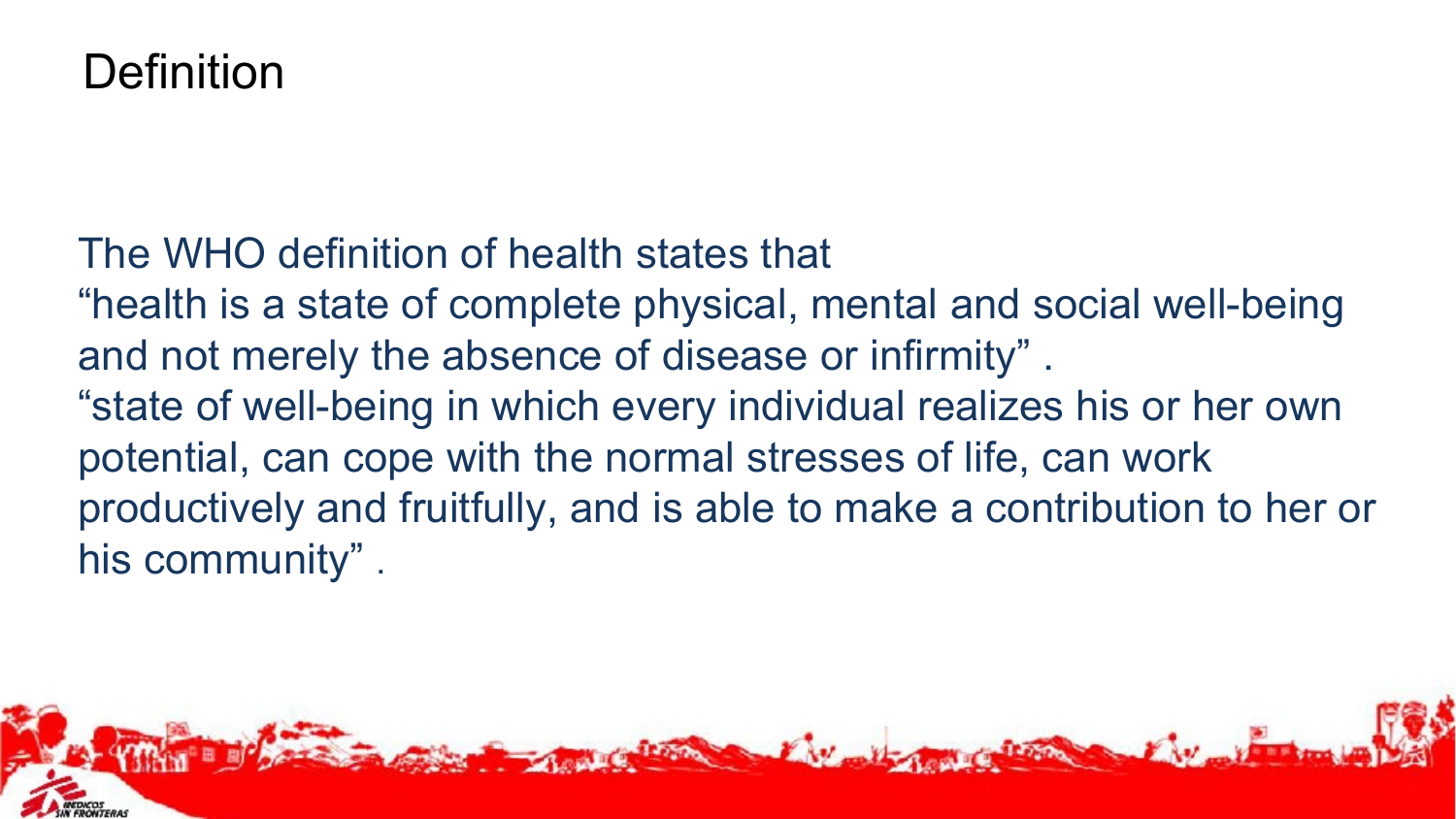# Prevalence- incidence

Mental disorders represent 13% of the global burden of disease and it is estimated that by 2030 depression will be the 2nd highest contributor of the global burden of disease . An estimated 450 million people worldwide are suffering from a mental disorder, 85% of them living in low and middle-income countries.

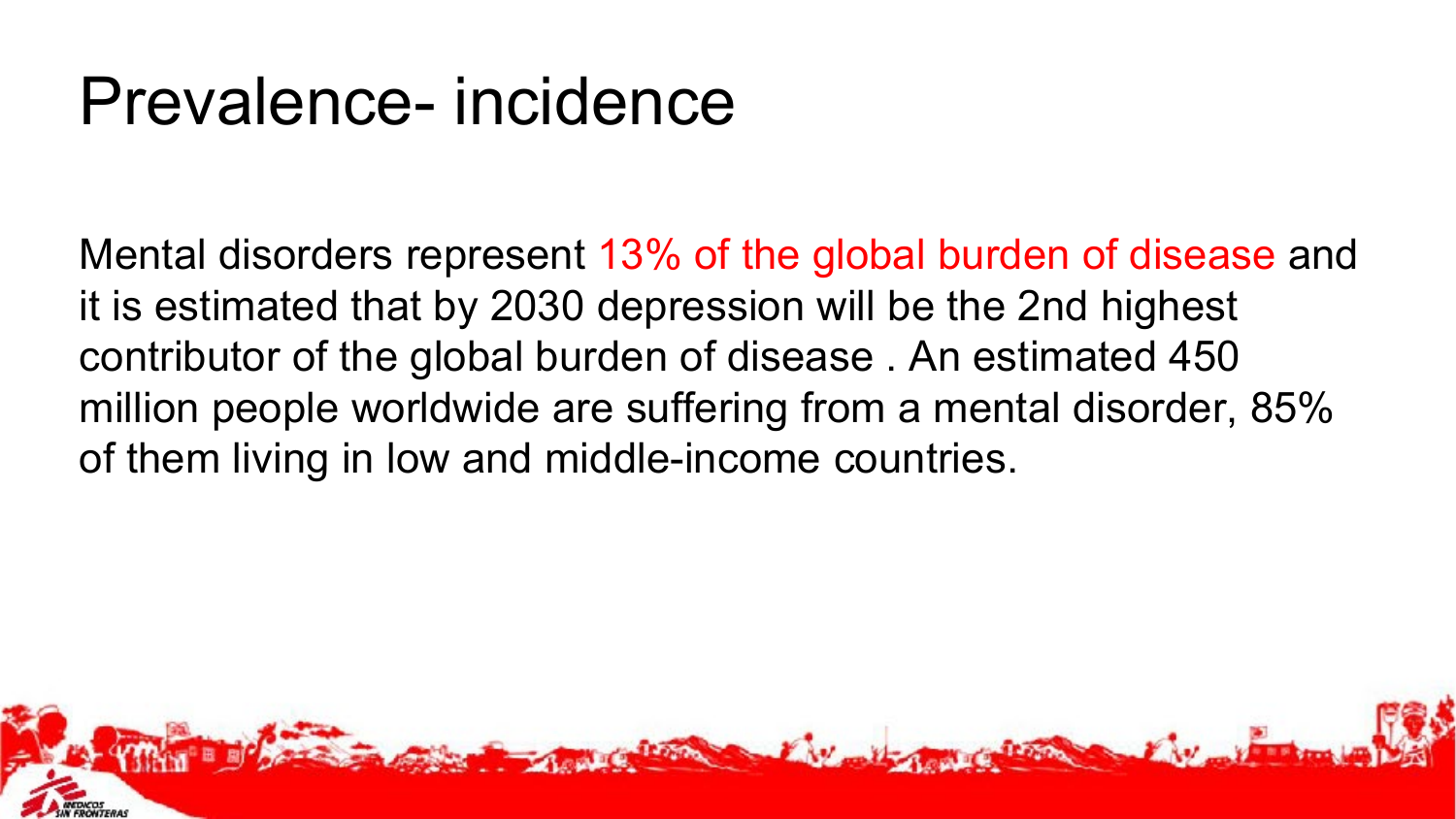Table 1 - Projections of mental disorders in adult populations affected by conflict (adapted from UNHCR and WHO $^{\circ}$ ) $^{7,8}$ 

|                                                                               | <b>Before an emergency:</b><br>12-month prevalence | After an emergency:<br>12-month prevalence |
|-------------------------------------------------------------------------------|----------------------------------------------------|--------------------------------------------|
| Severe disorders <sup>d</sup>                                                 | $2\% - 3\%$                                        | $3\% - 4\%$                                |
| <b>Mild or moderate</b><br>mental disorders <sup>e</sup>                      | 10%                                                | $15\% - 20\%$                              |
| <b>Normal distress/</b><br>other psychological<br>reactions<br>(no disorders) | No estimate                                        | Large percentage                           |

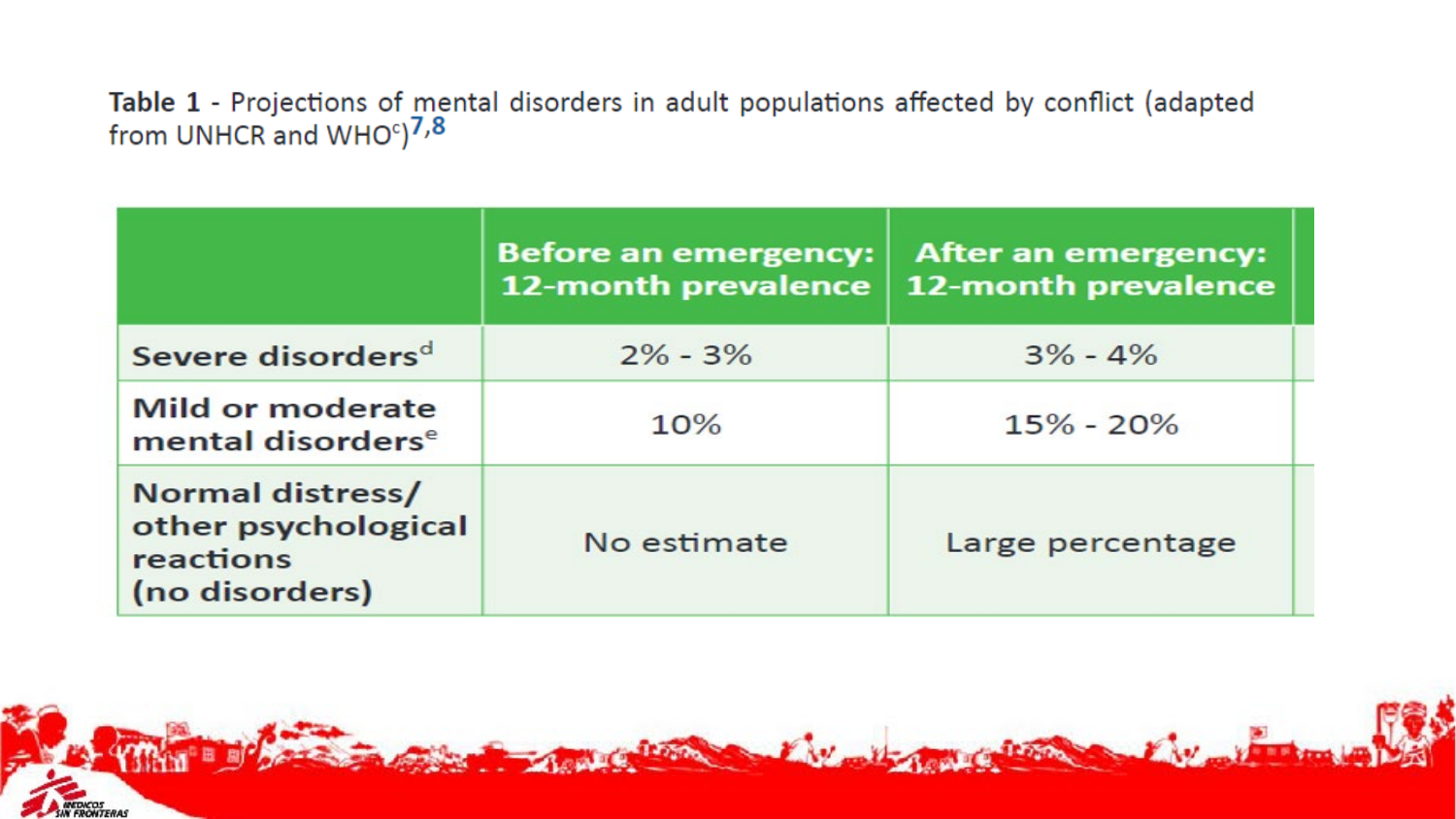- $\Box$  The most common are depression and anxiety
- Depressive disorder is twice as common in women as in men
- $\Box$  About 1–2% of the population are diagnosed with psychotic disorders, men and women equally
- $\Box$  5.6% of men and 1.3% of women have substance use disorders
- $\Box$  The ageing population is resulting in increasing prevalence of dementia, typically 5% in people over 65 and 20% of those over 80.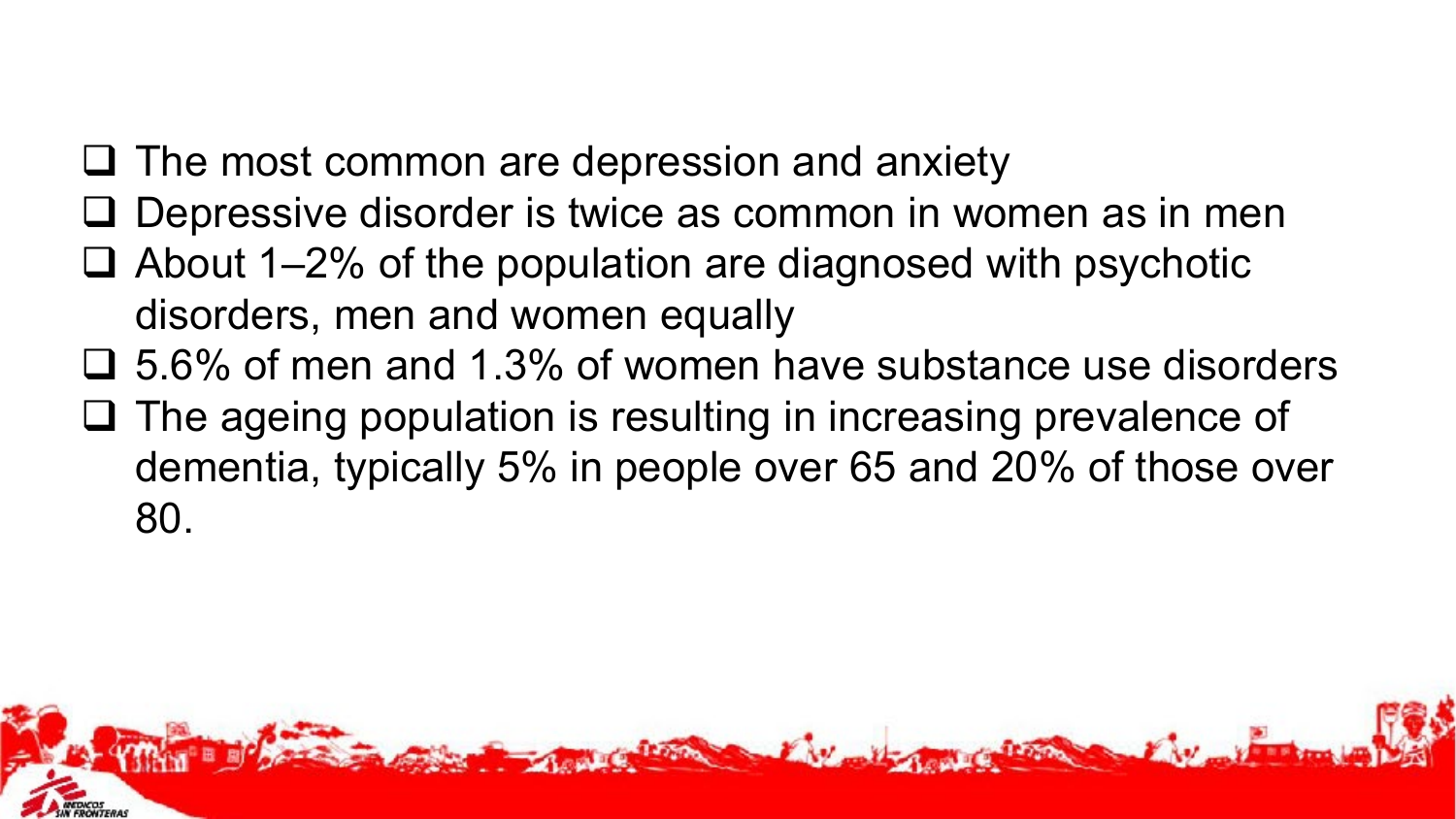- $\Box$  In several countries the number one cause of death of adolescents is suicide.
- $\Box$  Men are almost 5 times more likely to commit suicide than women in Europe.
- Depression, alcohol abuse, unemployment, debt and social inequality, are all risk factors and are all closely related.
- $\Box$  Changes in suicide rates coincide with changes in unemployment and the insecurity caused by anticipating job loss.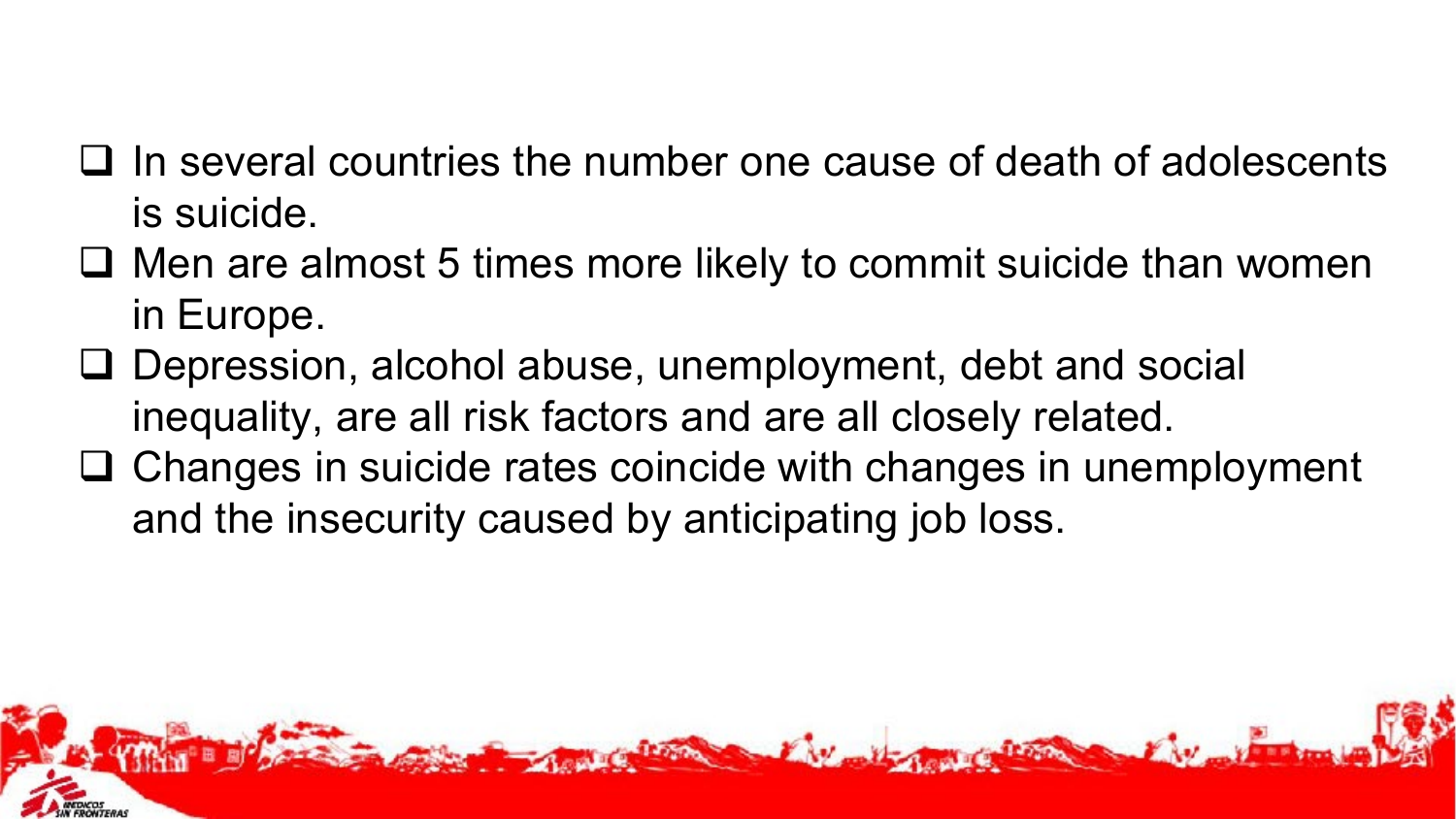### Treatment needs and gaps

- $\Box$  Less than 10% of the population in need of mental health care who live in low- and middle- income countries receive treatment whereas people with mental conditions are amongst the most marginalized and vulnerable populations.
- □ Mental health/psychosocial care is an important component of treatment for HIV/ AIDS, TB, malnutrition, and non-communicable diseases. In addition, "studies from nearly every corner of the world show that 15% to 19% of all patients attending general health services are suffering from some kind of mental illness" and require psychological treatment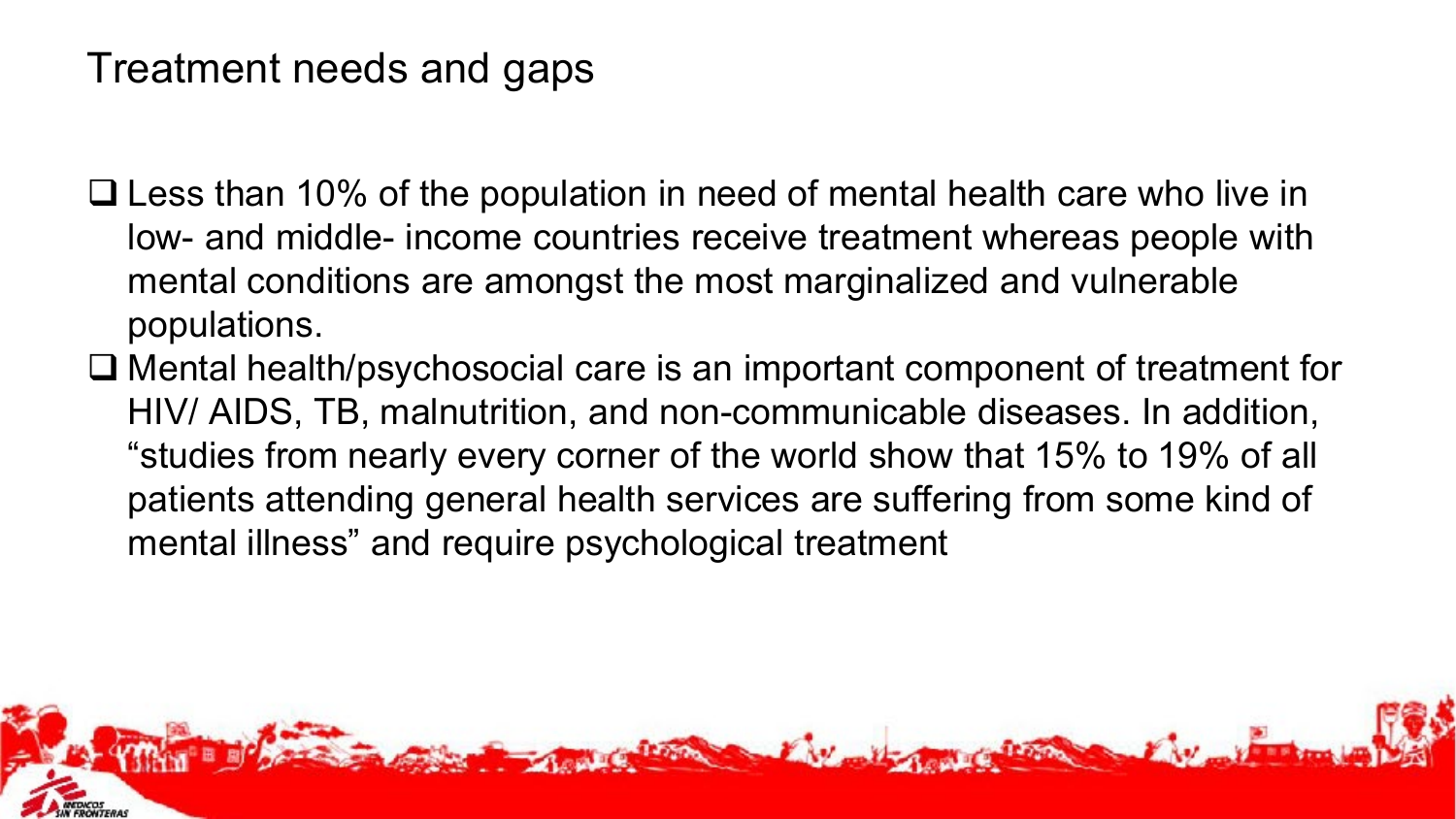## GENERAL APPROACH

- A trans-cultural mental health model emphasizes understanding of mental distress according to the social, political, economic, spiritual, cultural and moral worldview of the beneficiary.
- $\Box$  MSF understands that a psychosocial approach targets both individual and community factors that influence mental health in order to assist survivors of disasters, crises and those affected by medical illnesses and other difficult situations.
- MSF mental health interventions combine western medical approaches to mental health with cultural and local definitions and perceptions of psycho-social health

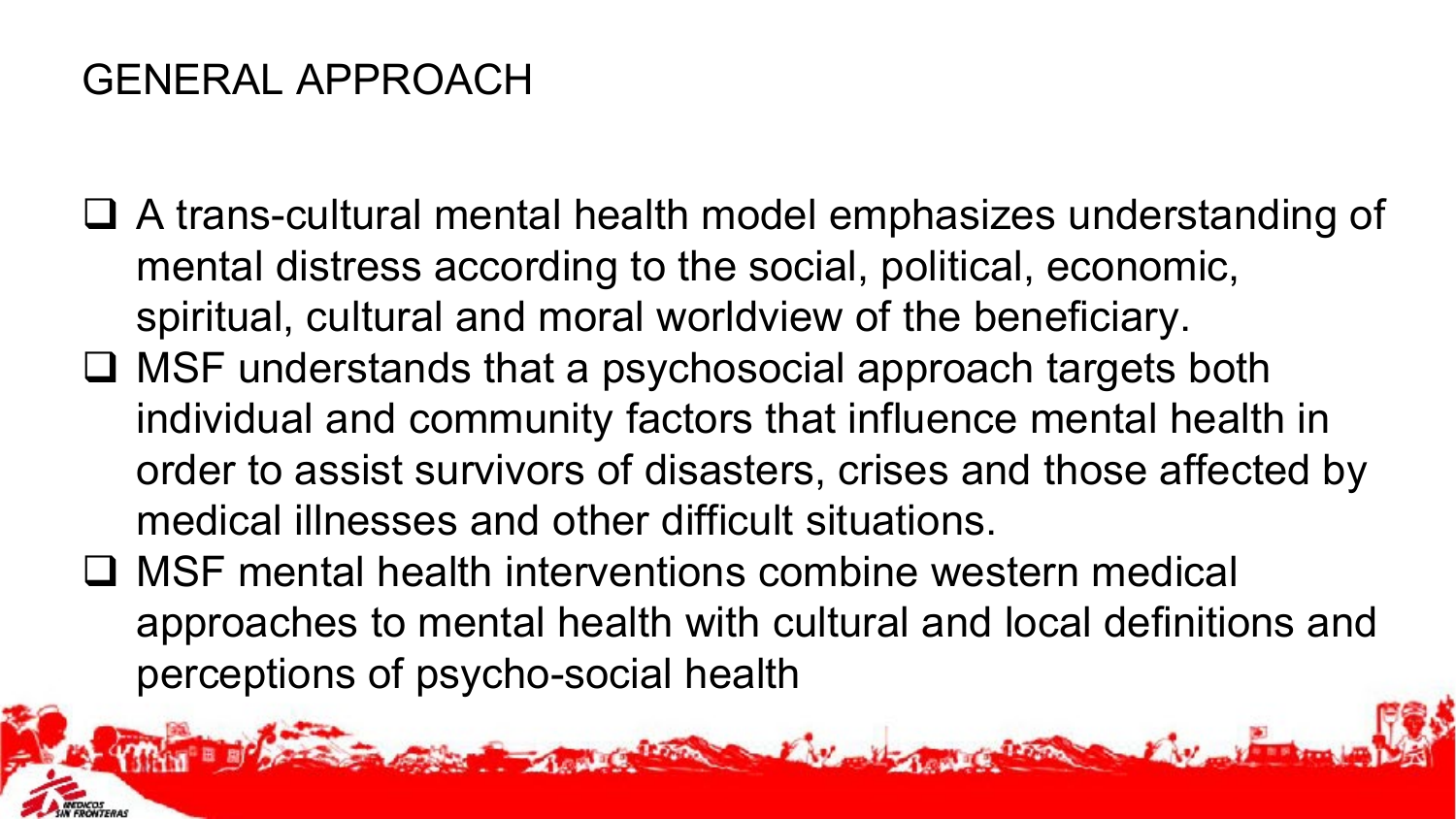## PRINCIPLES

- ➢ Comprehensive and integrated approach: Medical-Psychological-Social
- ➢ Mental health/psychiatric interventions within medical services, primary and secondary healthcare facilities
- $\triangleright$  Mental health/psychiatric care as an objective for intervention when these problems/disorders are the primary reason for intervention
- ➢ All levels of interventions according to specific and identified needs and existing services
- $\triangleright$  Strategies of intervention according to context and culture
- ➢ Provision of training, ongoing supervision and technical support for local human resources
- ➢ Training of general medical staff in mental health/psychiatric interventions to promote task sharing in certain contexts

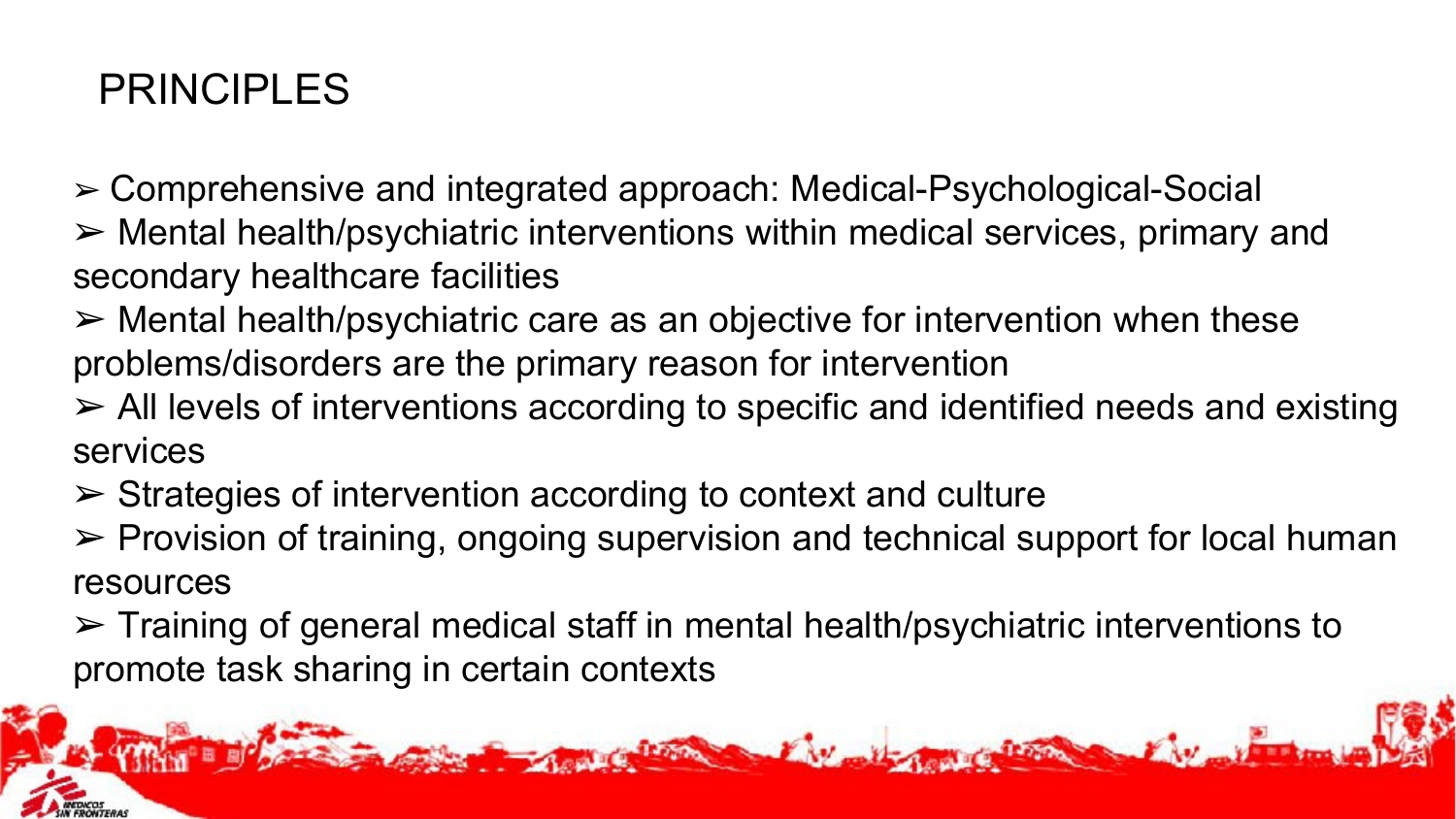- $\square$  Emphasis on strengthening coping mechanisms and promoting functioning versus only focusing on symptoms
- $\Box$  Respect of ethical considerations such as confidentiality regarding advocacy and mental health intervention.
- $\Box$  To address the mental health needs different levels of support must be taken into consideration, from the community-based level to the most specialized care.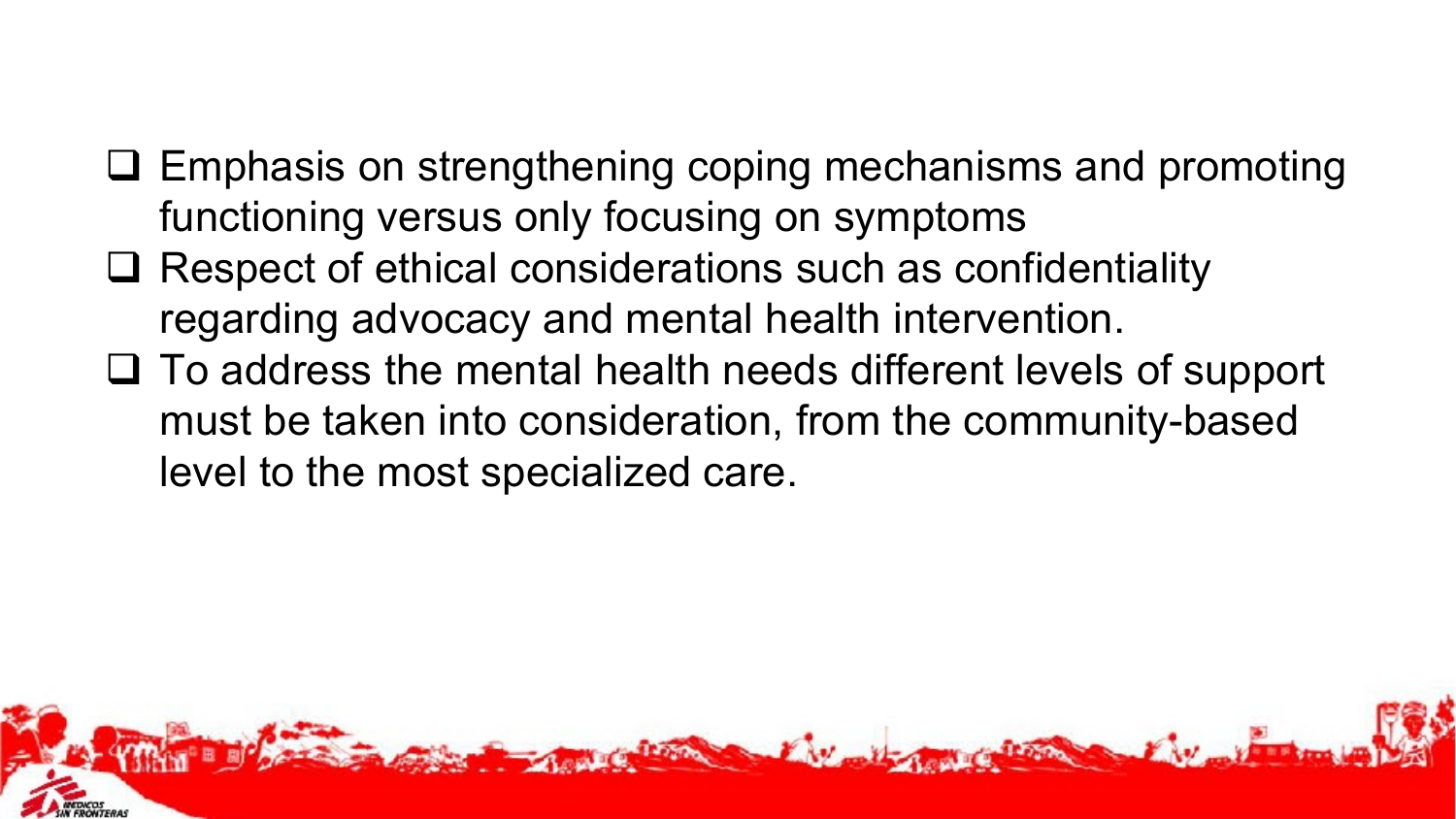## 2.3.1 MHPSS minimum package

A MHPSS minimum package is suited to a context where, for example, each layer of MHPSS support is being met by other actors. It can be care can be implemented without the ongoing presence of an MH activity manager (MHAM), however it is strongly recommended to have a qualified supervisor available at least for the first 3 months to ensure initial training and supervision. If not available, a qualified supervisor, activity manager or equivalent position should then be appointed. The following services are included:

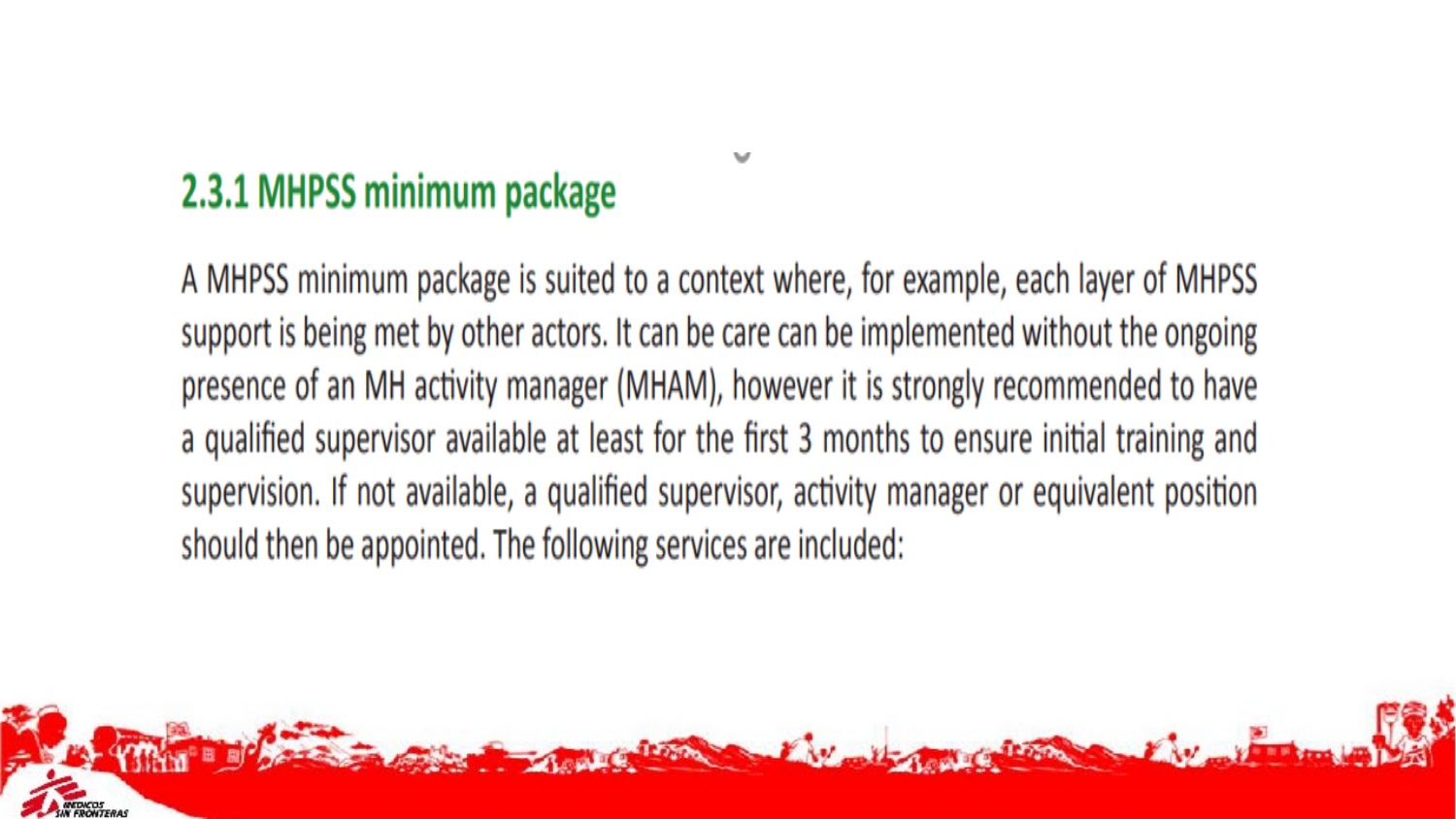### 2.3.2 MHPSS comprehensive package

The comprehensive package includes a broader array of activities from community/family support to specialized care which targets both individuals and communities. These activities are carried out by MH professionals (counsellors, psychologists, psychiatrists, general practitioners trained in mhGAP, psychiatric nurses) and/or staff identified and trained locally (lay counsellors, peer educators, community MH workers, etc.).

The comprehensive package requires the presence of an MHAM and/or MH supervisor to provide training and on-going clinical supervision to ensure the quality of the following list of activities, which co-exist in addition to those of the minimum package:

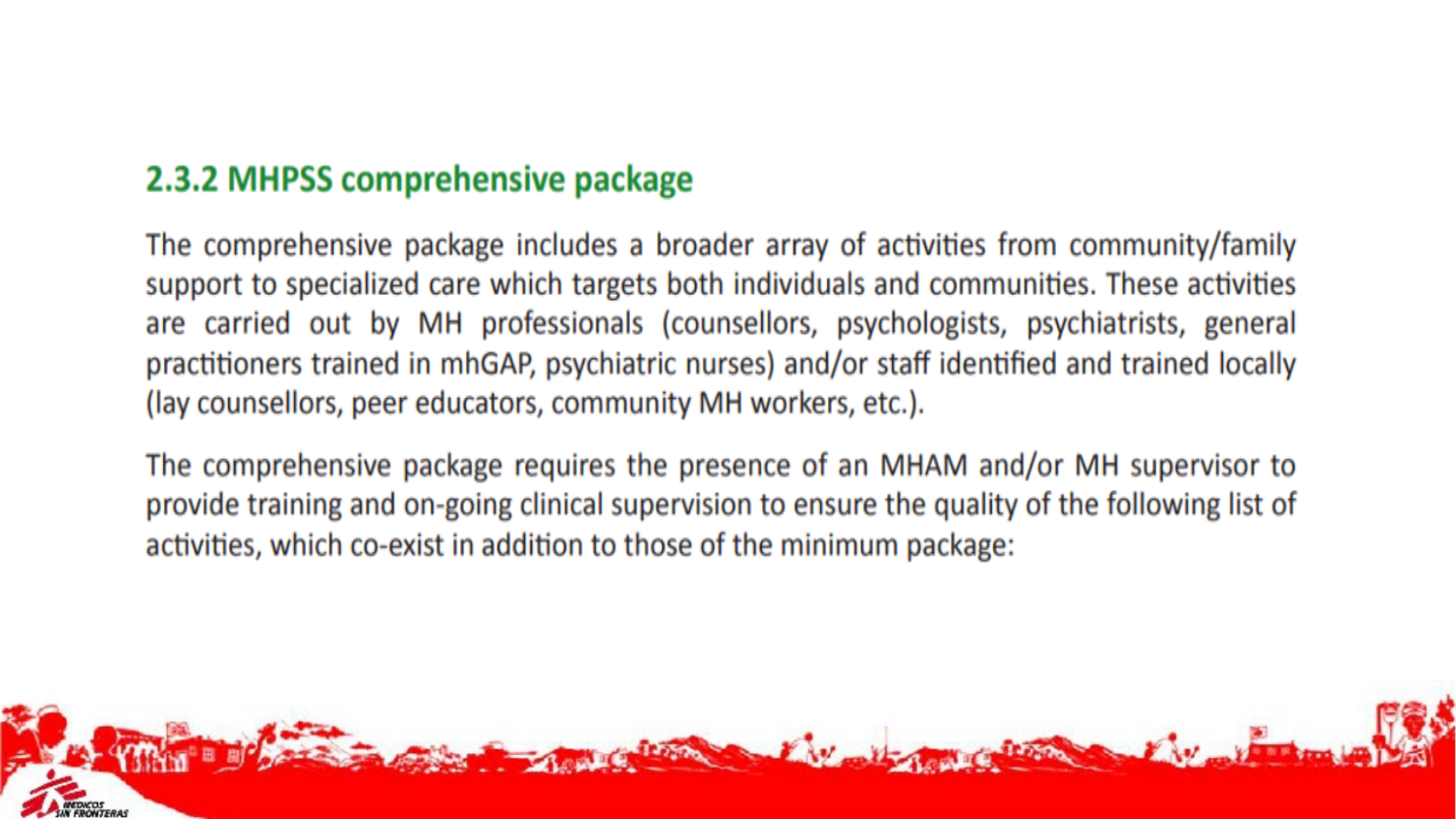#### **MHPSS responses**

#### Impact on population's MH due to crises

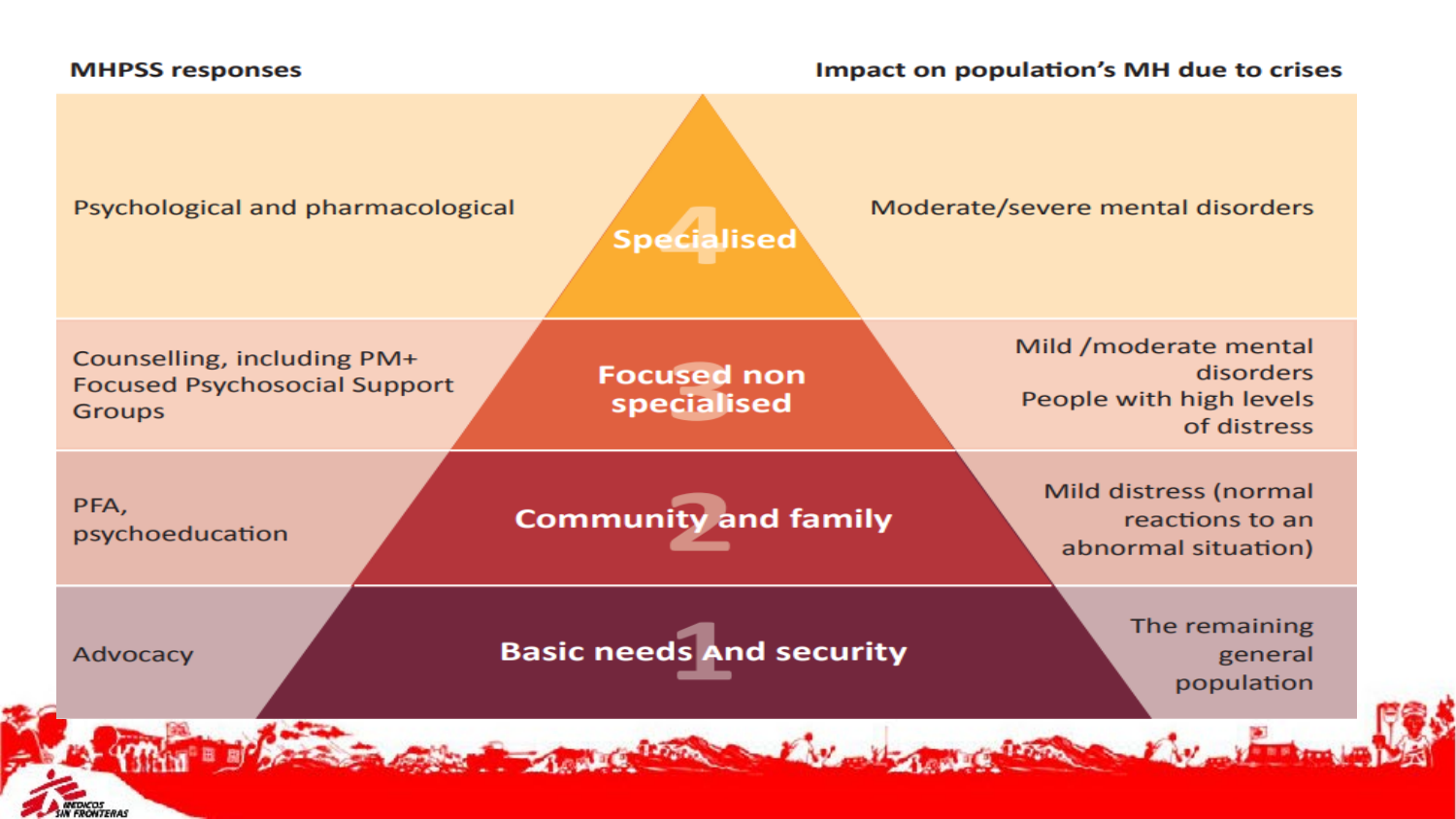## $\sqrt{}$  LAYER 1. Basic services and security

During an MHPSS assessment and/or ongoing activities, security concerns or a lack of basic services such as shelter, and food may be identified. If MSF is not involved in providing these services, it can contact the actors covering these activities and advocate for a response. MSF teams, including MH team members, can document the negative impact of failures in basic services and security on the MH of the population.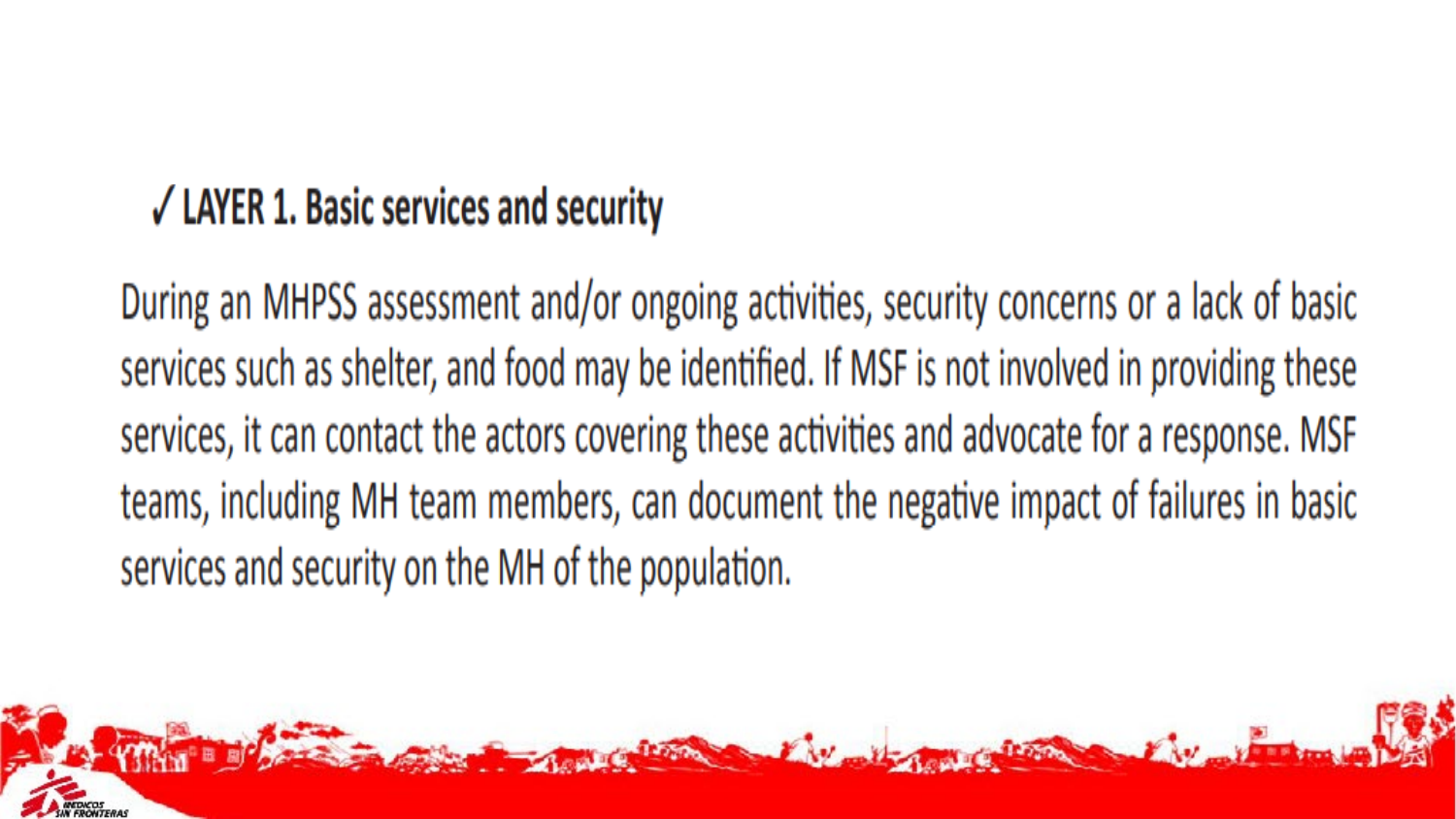### $\checkmark$  LAYER 2. Community and family psychosocial support

The second layer represents the psychosocial responses required for a smaller number of people who can maintain their mental health and psychosocial well-being if they receive help in accessing key community and family supports.

The objectives of these activities are to help people reduce their suffering, maintain their wellbeing and reduce the risk of developing a mental disorder. These activities mainly involve the identification and strengthening of individual/family/community positive coping skills (spending time with other supportive people, establishing a routine, community memorials or rituals, social activities as sports or gardening).

Interventions at this level of the pyramid are often implemented by CHWs, community MH workers, counsellors and lay counsellors, though they can also be implemented by more specialised MH professionals when needed. Typical interventions in this layer include:

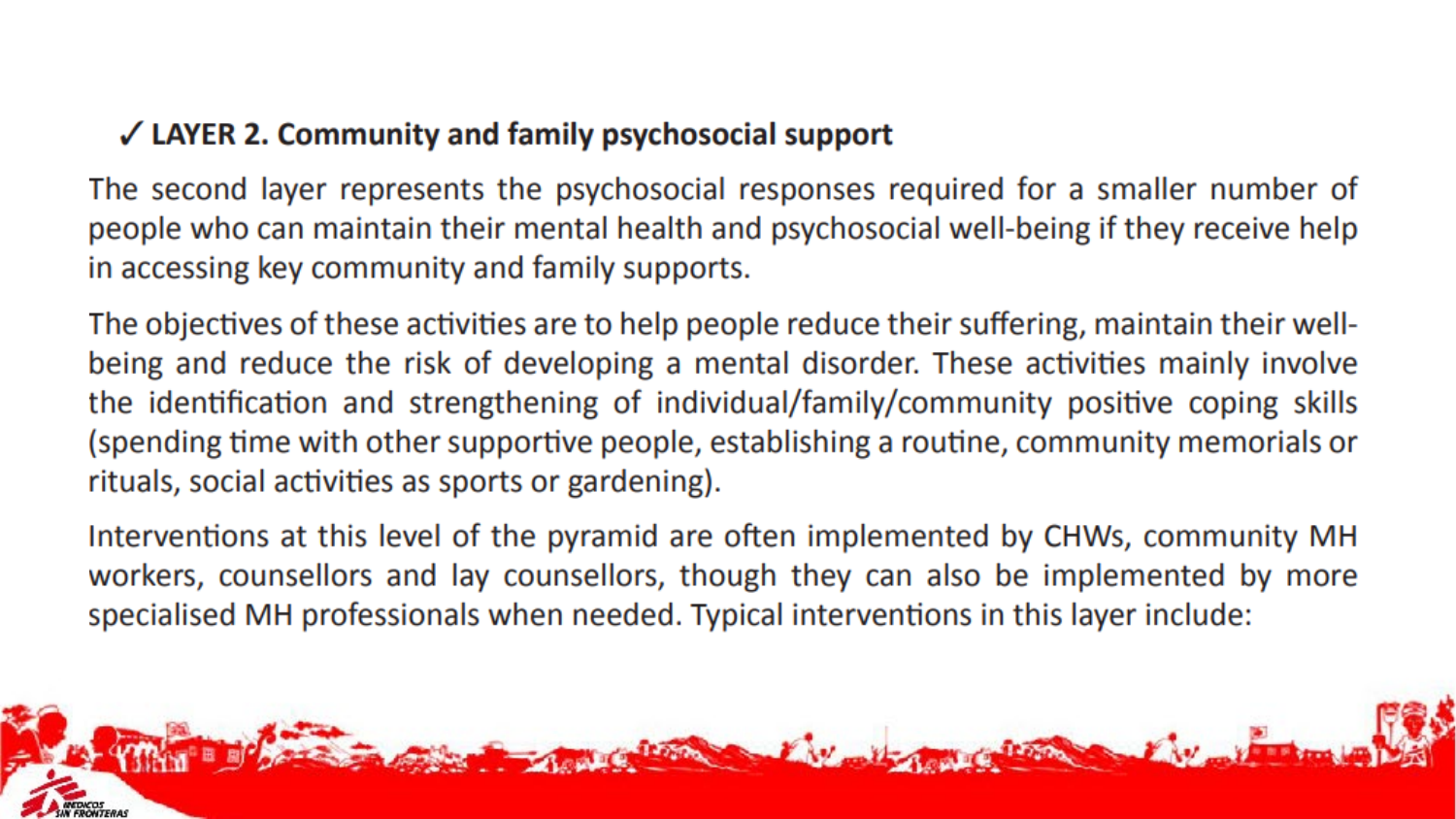- □ Psychological first Aid
- □ Psychoeducation
- □ Psycho stimulation
- □ Child friendly space
- □ Recreational activities
- $\Box$  Other psychosocial support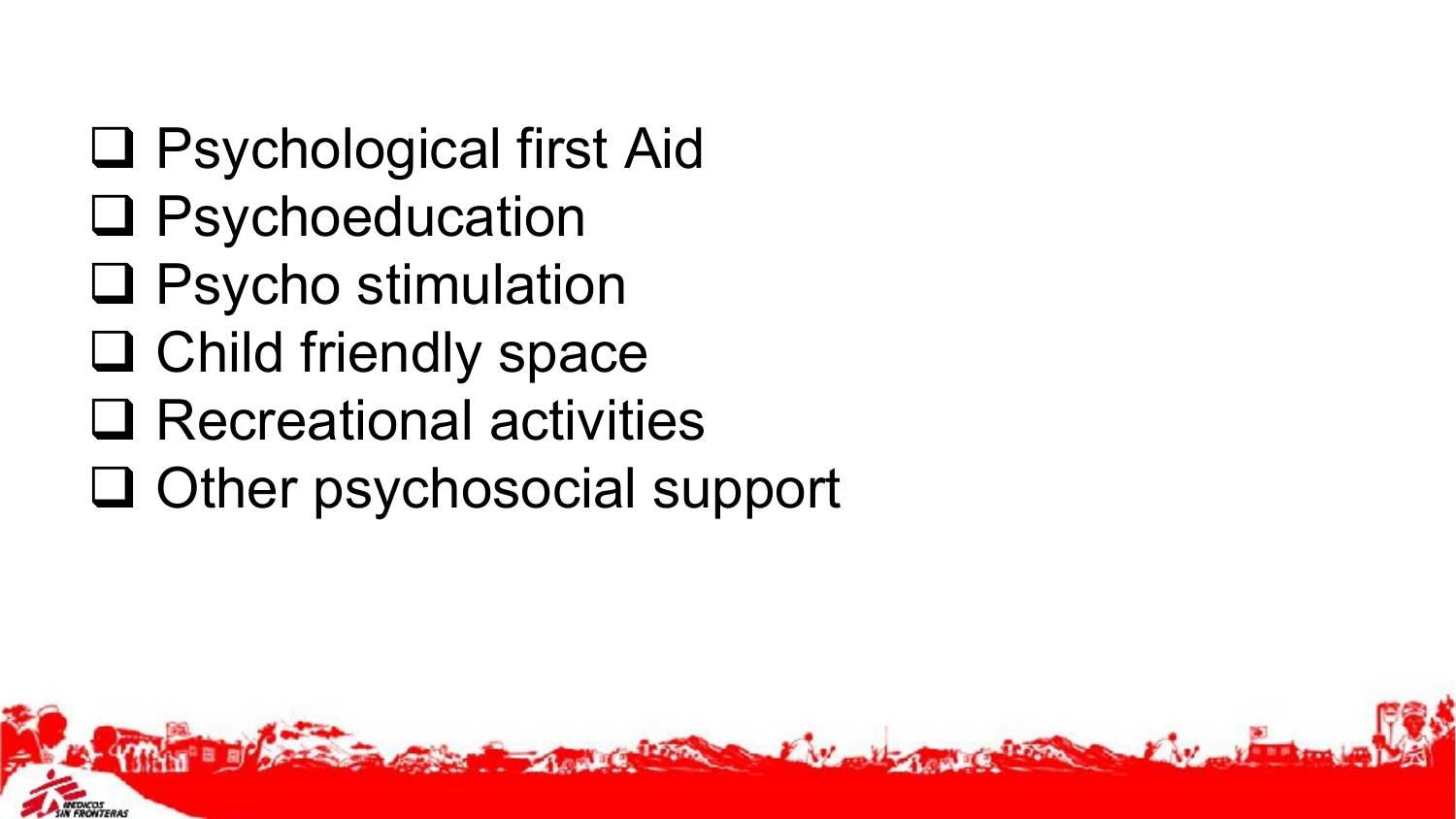## 3rd Layer: Focused non-specialized support

The third layer represents the necessary supports for people who have high level of distress or mild or moderate mental disorder that require more focused individual/family or group interventions:

- individual therapeutic counseling
- Group therapeutic counseling
- Focused psychosocial support
- **Q** Psychosocial stimulation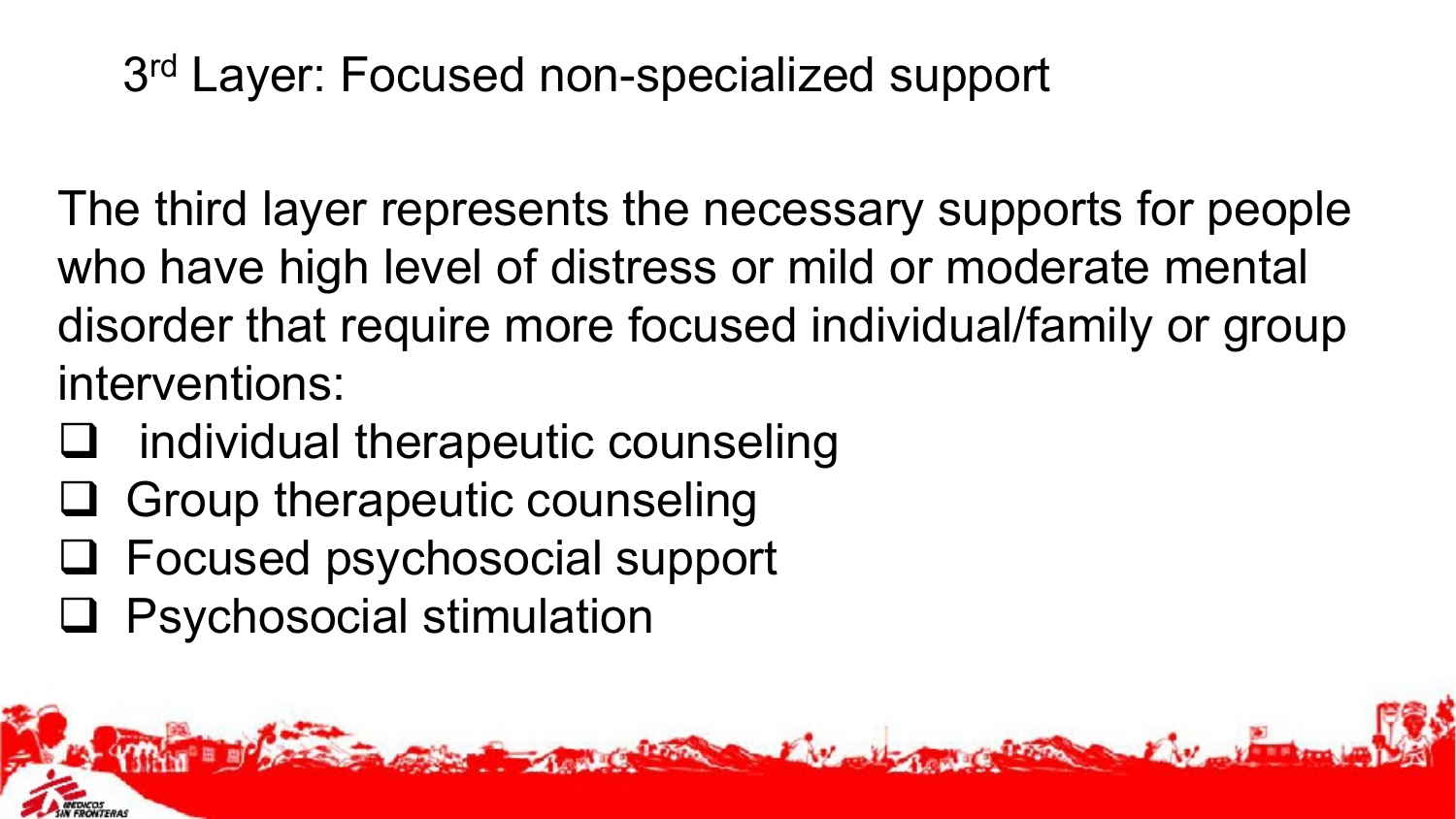## 4th layer: specialized MH support

The top layer of the pyramid represent the additional support required for the small percentage of the population whose mental suffering, despite the support already mentioned, is intolerable, and may have significant difficulties in basic daily functioning. This care can be provided by different staff that offer treatment for moderate to severe mental disorder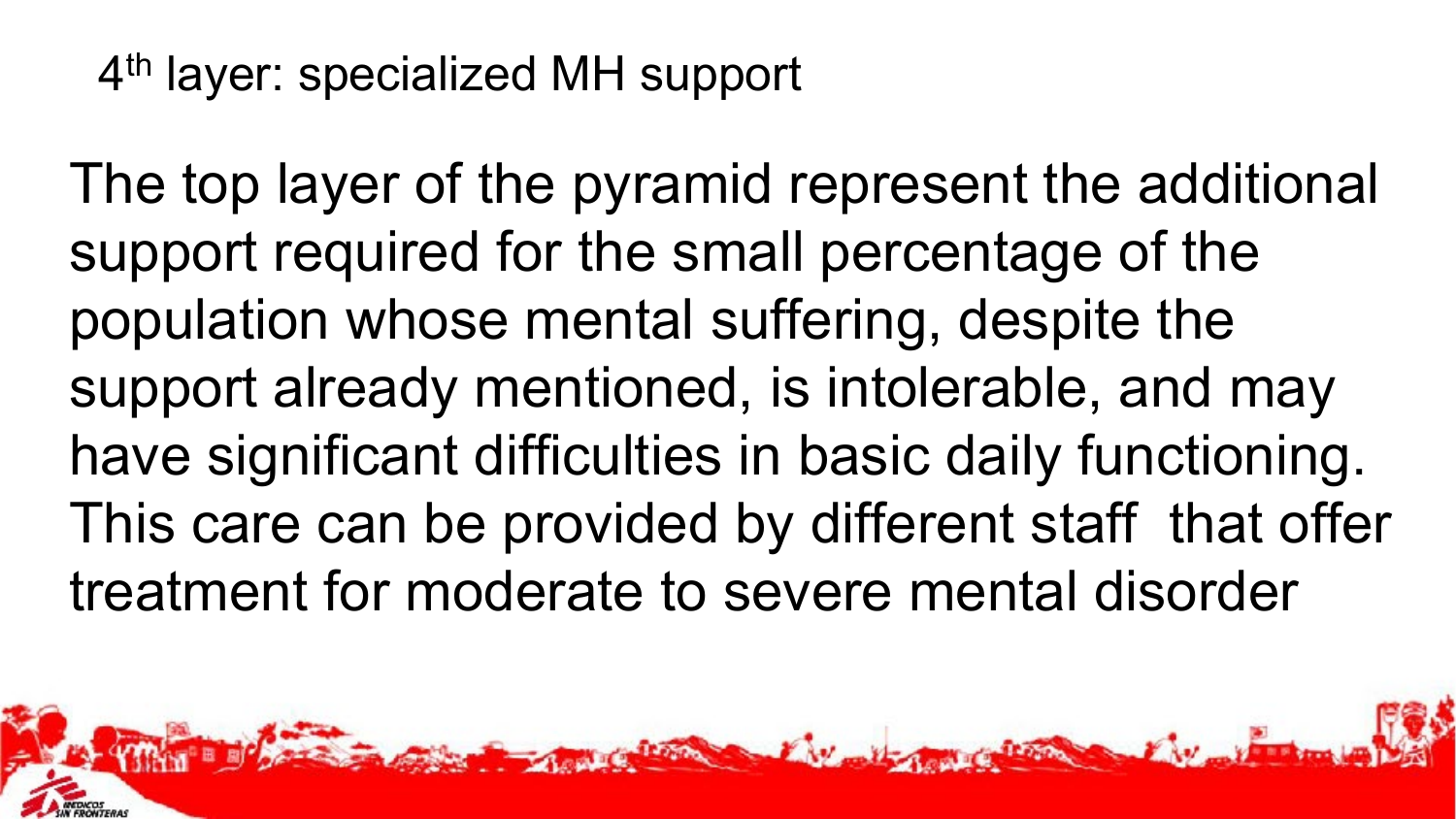## Activities at this level:

 $\Box$  Care of patients with severe mental health disorder including with psychotropic medication: patients with SMD and psychosial disabilities require a multidisciplinary approach including pharmacological and psychosocial intervention, such us psychological care and social support and community integration, all this called psychiatric care.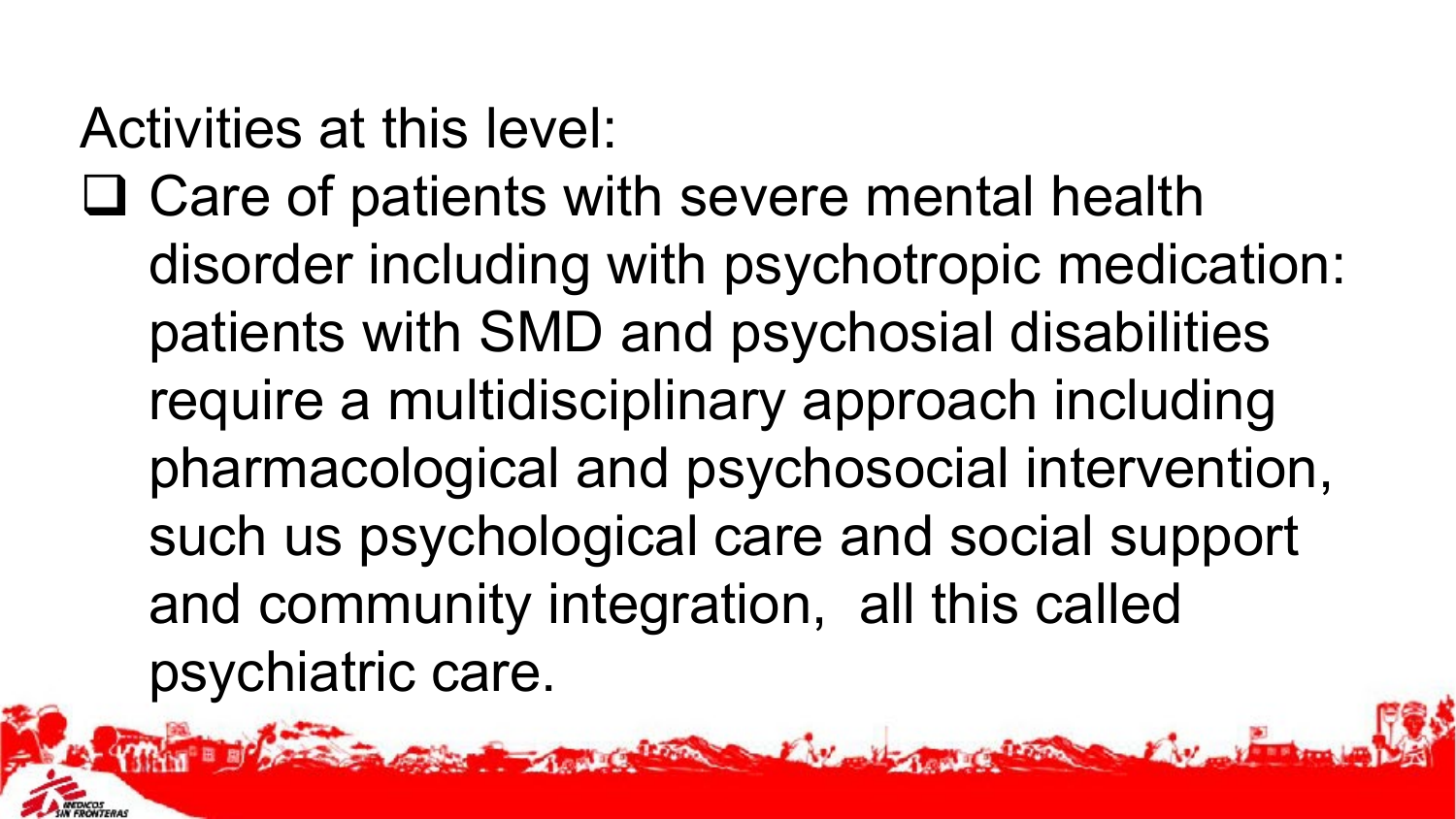- $\Box$  Pharmacological care can be prescribed by psychiatrist or either by another prescribing clinician depending on the country
- essential to all prescribing clinician :
	- are trained on MHGAP 2.0 training guide
	- appropriate medication are available
	- Ongoing regular supervision by psychiatrist
- $\Box$  Pharmacological treatment is never a stand-alone intervention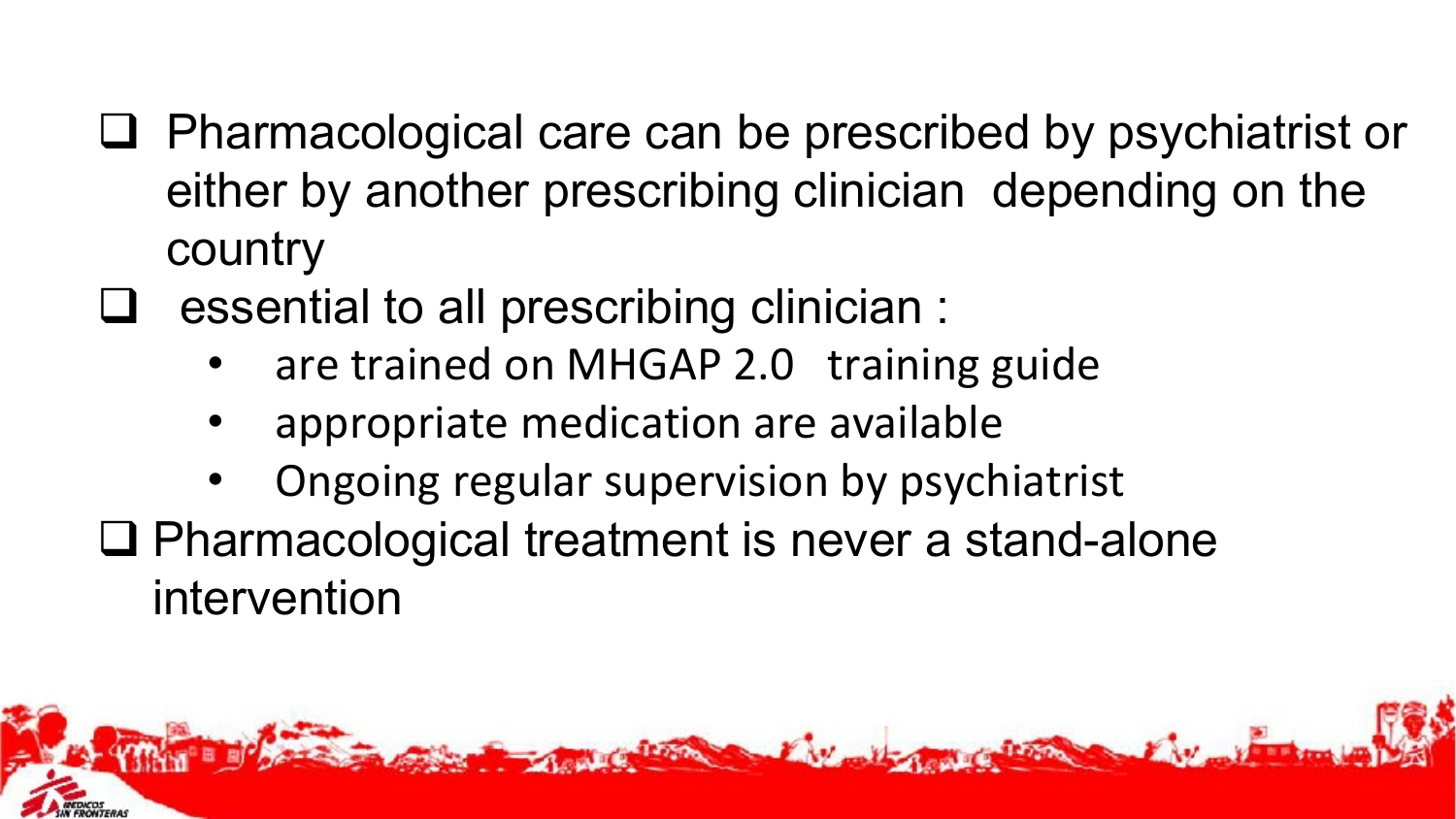## mhGAP Intervention Guide

for mental, neurological and substance use disorders in non-specialized health settings

### **Version 2.0**



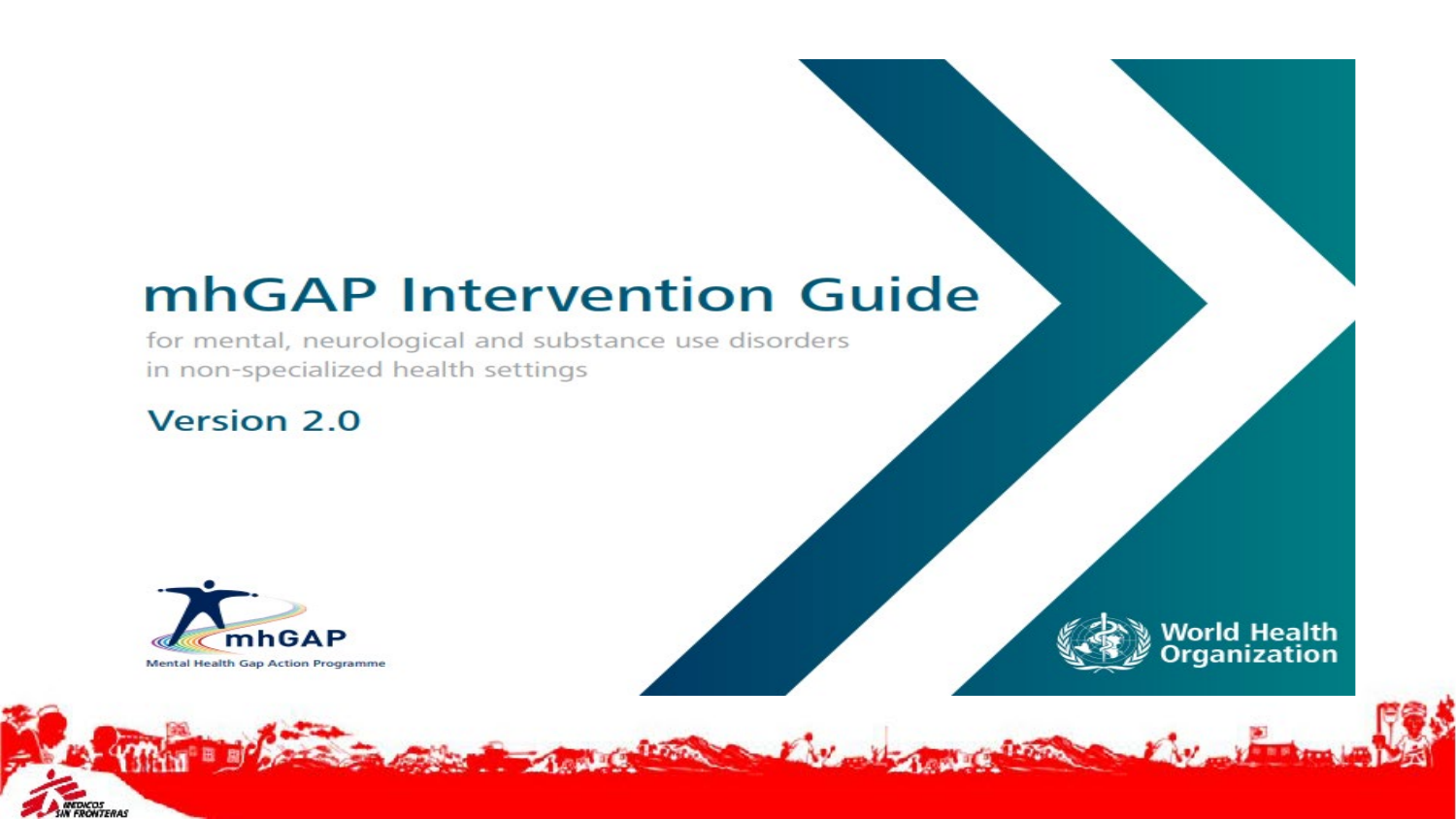#### 2021

MSF MH **WG** 

### **PROTOCOL FOR** PHARMACOLOGICAL MANAGEMENT OF MENTAL **DISORDERS**

#### **INTERSECTION DOCUMENT**

| VALIDATION PLATFORM AND DATE. | Dirmed, 15,03,2021                                                                                                      |  |
|-------------------------------|-------------------------------------------------------------------------------------------------------------------------|--|
| PUBLICATION STATUS            | Internal                                                                                                                |  |
| <b><i>VERSIONS</i></b>        | 1er vezsion                                                                                                             |  |
| LANGUAGES                     | English                                                                                                                 |  |
| <b>AUTHOR</b>                 | IMPROVE                                                                                                                 |  |
| <b>FEEDBACK CONTACT</b>       | Cristina Carreño Glaría (MH WG Leader) or the Mental Health Advisor<br>of your OC<br>Cristina.carreno@barcelona.msf.org |  |
| <b>IF ELECTRONIC FILE</b>     | Type URL to access document online                                                                                      |  |
|                               |                                                                                                                         |  |

**Carl Command** 

 $\mathcal{L}(\mathbf{v})$ 

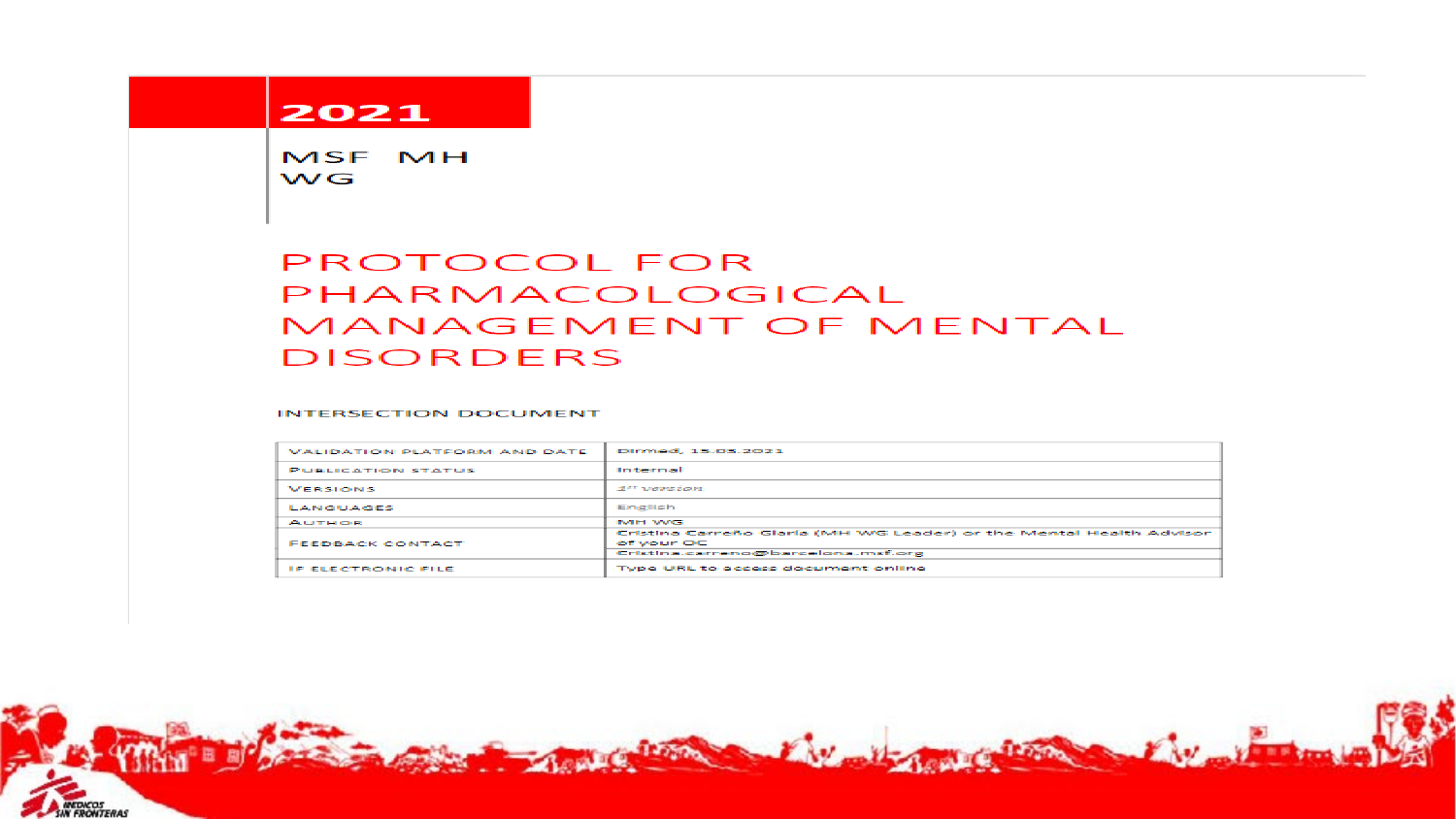### **Pharmacological Treatment of Psychosis**

#### What antipsychotic should I choose for this person?

Always refer to general principles when considering prescribing. It is recommended to start haloperidol as first line. Refer to algorithm to consider factors when choosing second line.



- <sup>1</sup> Option to switch to depot if required
- <sup>2</sup> Consider chlorpromazine if
	- haloperidol causes extra pyramidal side effects (EPSE) that do not respond to dose  $\bullet$ adjustment/anticholinergic and
	- risperidone/olanzapine is unavailable

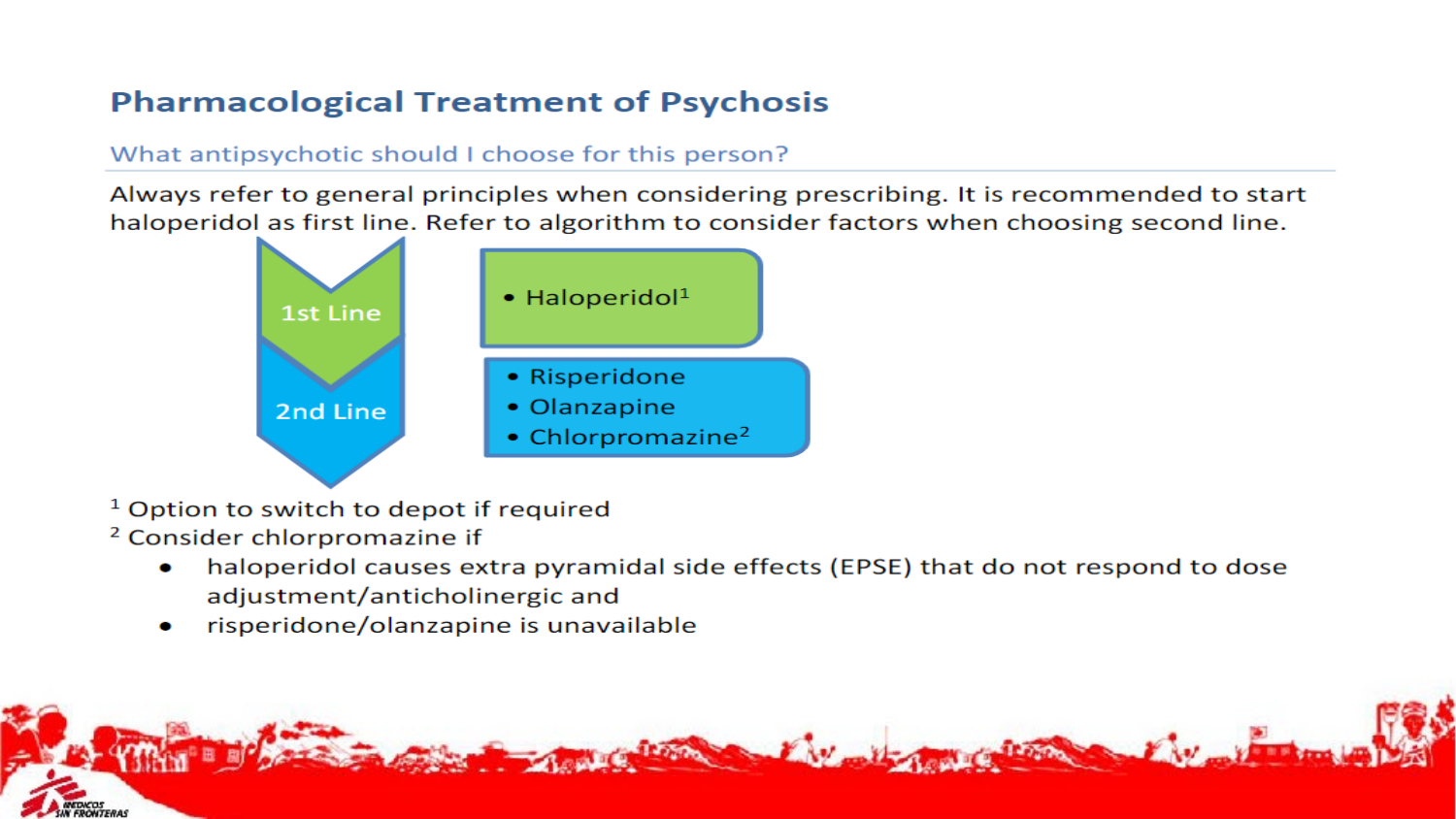### What antidepressant should I choose for this person?



\*Sertraline is the first choice in pregnancy and breastfeeding and in people with multiple comorbidities.

\*\*Amitriptyline has more side effects and contra-indications than SSRI (fluoxetine and paroxetine) and therefore should be used as third line option.

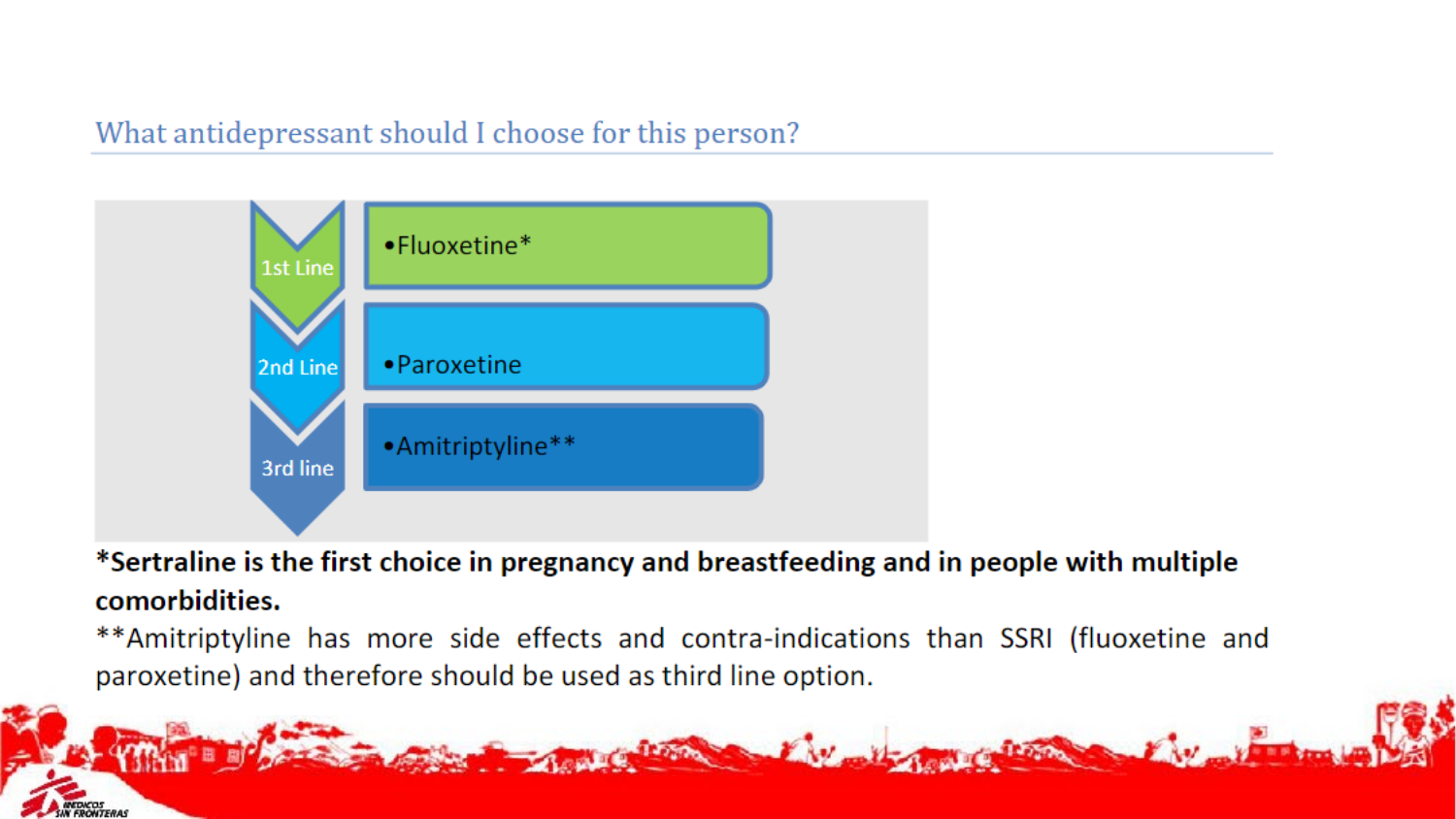## Different Level of specialized Mental health care

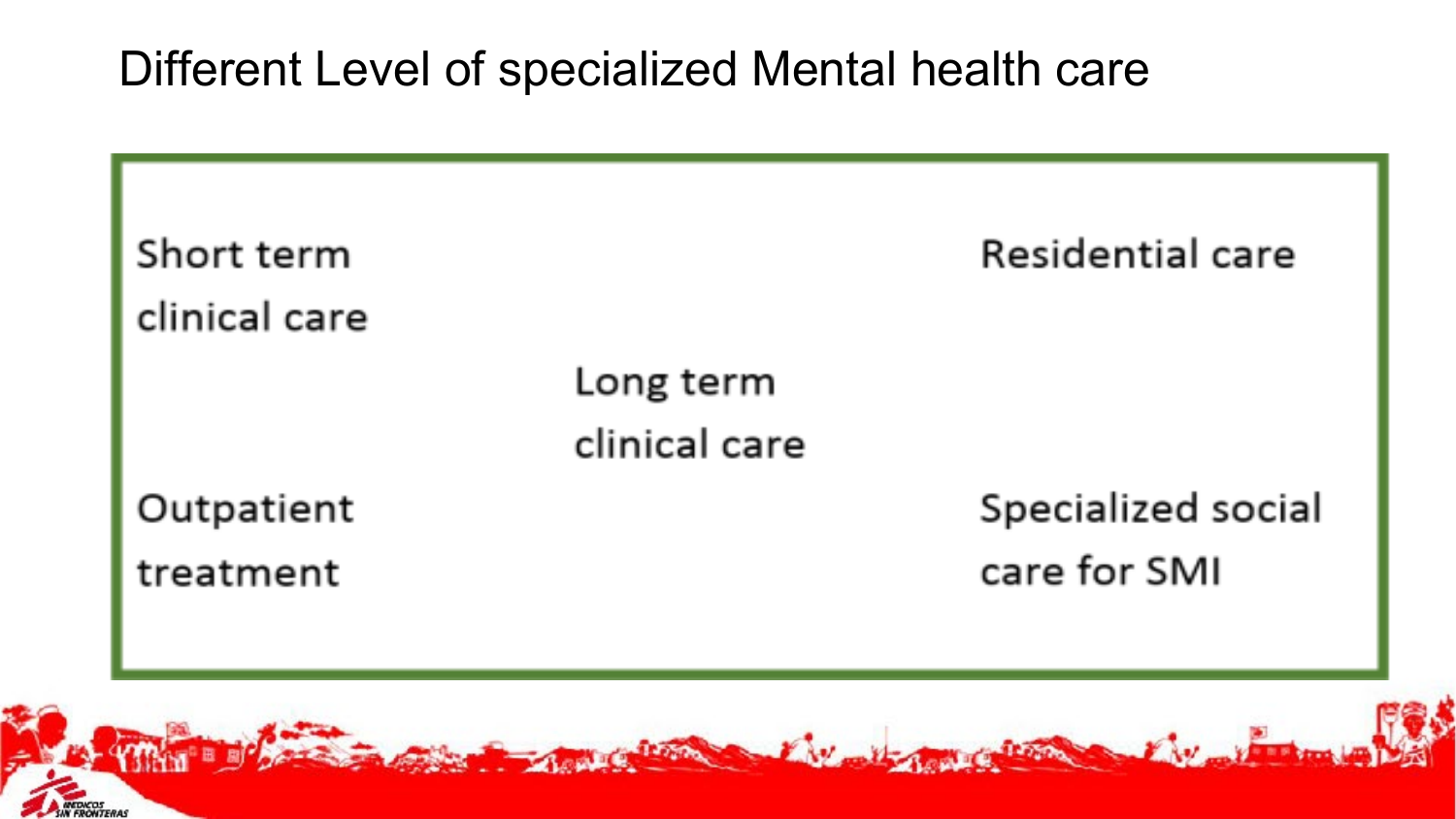# Referral criteria

### **From Medical Doctor/Psychologist/Counselor to Psychiatrist**

After a systematic evaluation of mental health symptoms by a clinical psychologist and the medical examination of a medical doctor, a case with very severe mental health symptoms needs to be referred for a psychiatric assessment.

*Those severe MH symptoms may be:*

- PTSD-related (major symptoms: severe sleeping problems, intense thoughts and flashbacks, intense psychosomatic symptoms)
- Anxiety-related (major symptoms: intense physical interactions, panic)
- Severe depression-related (major symptoms: suicidal thoughts, total lost of interest, thoughts of death, severe sleeping problems)
- Brief psychotic episode (once the medical team managed the crisis intervention)
- Substance abuse / withdrawal syndrome
- Neurological problem (if neurologists are not available)